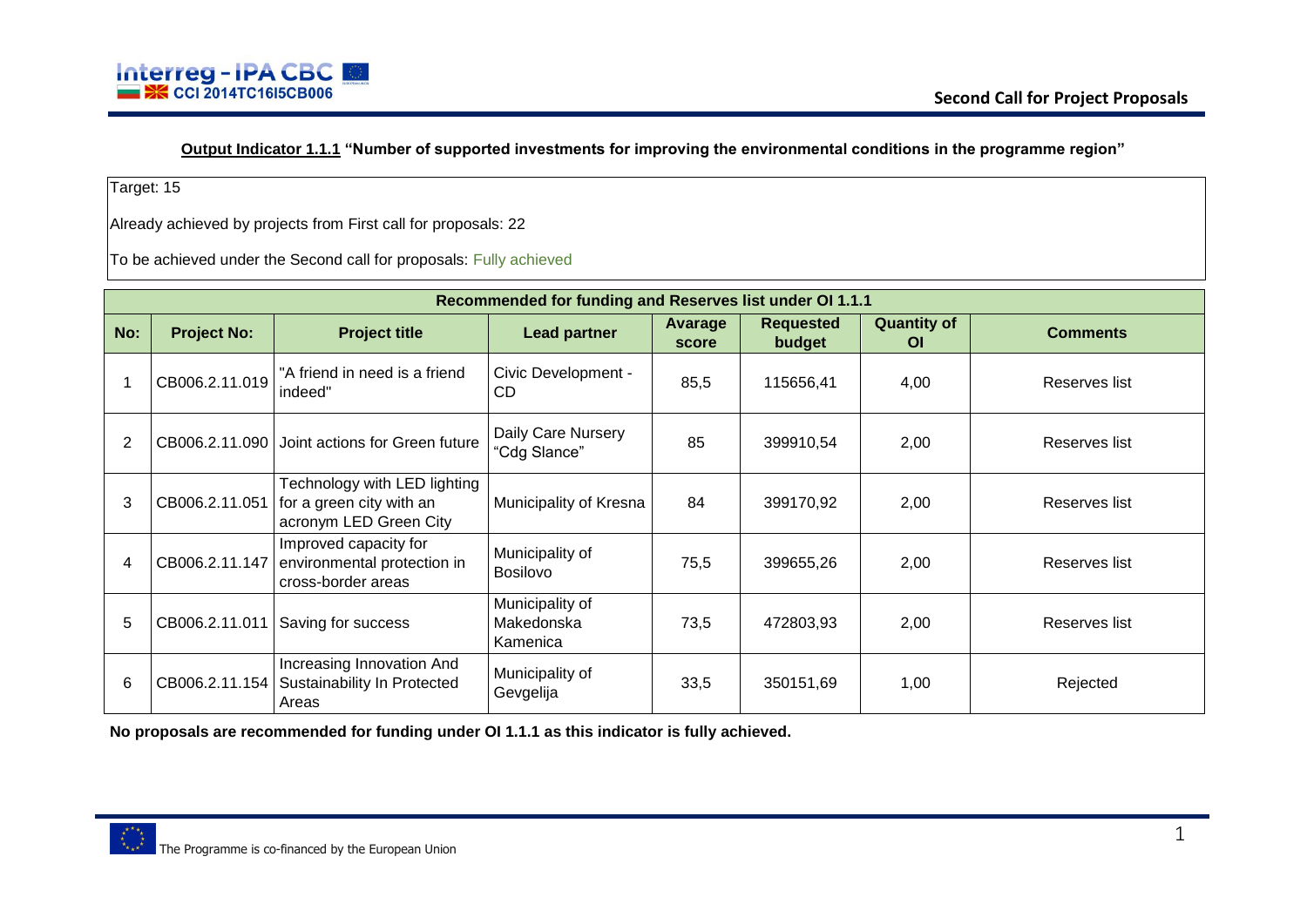

## **Output Indicator 1.1.2 "Number of nature protected areas addressed by supported interventions"**

Target: 5

Already achieved by projects from First call for proposals: 0

|                |                    |                                                                                                                                                     | Recommended for funding and reserves list under OI 1.1.2                                                |                  |                            |                                 |                                              |
|----------------|--------------------|-----------------------------------------------------------------------------------------------------------------------------------------------------|---------------------------------------------------------------------------------------------------------|------------------|----------------------------|---------------------------------|----------------------------------------------|
| No:            | <b>Project No:</b> | <b>Project title</b>                                                                                                                                | <b>Lead partner</b>                                                                                     | Avarage<br>score | <b>Requested</b><br>budget | <b>Quantity of</b><br><b>OI</b> | <b>Comments</b>                              |
|                | CB006.2.11.021     | Identification and Monitoring<br>of Contaminated Soils using<br>innovative methodology<br>(MCSoil)                                                  | Cluster "Renewable"<br><b>Energy Sources"</b>                                                           | 91,5             | 114545,86                  | 2,00                            | Recommended for funding<br>under<br>OI 1.1.2 |
| $\overline{2}$ | CB006.2.11.019     | "A friend in need is a friend<br>indeed"                                                                                                            | Civic Development -<br>CD                                                                               | 85,5             | 115656,41                  | 4,00                            | Reserves list                                |
| 3              |                    | Capacity building on<br>sustainable utilisation of<br>CB006.2.11.103 ecosystem services by local<br>communities in mountain<br>regions - "CAPLOCOM" | Local Economic<br>Development Agency -<br>LEDA, Razlog                                                  | 78               | 108839,31                  | 5,00                            | Reserves list                                |
| 4              |                    | Improved capacity for<br>CB006.2.11.147 environmental protection in<br>cross-border areas                                                           | Municipality of Bosilovo                                                                                | 75,5             | 399655,26                  | 2,00                            | Reserves list                                |
| 5              | CB006.2.11.002     | Environmental monitoring of<br>cross-border rivers between<br>Bulgaria and FYR of<br>Macedonia                                                      | Gymnasium of Natural<br>and mathematical<br>Sciences "Prof.<br>Emanuil Ivanov"-<br>Kyustendil, Bulgaria | 71,5             | 111277,97                  | 4,00                            | Reserves list                                |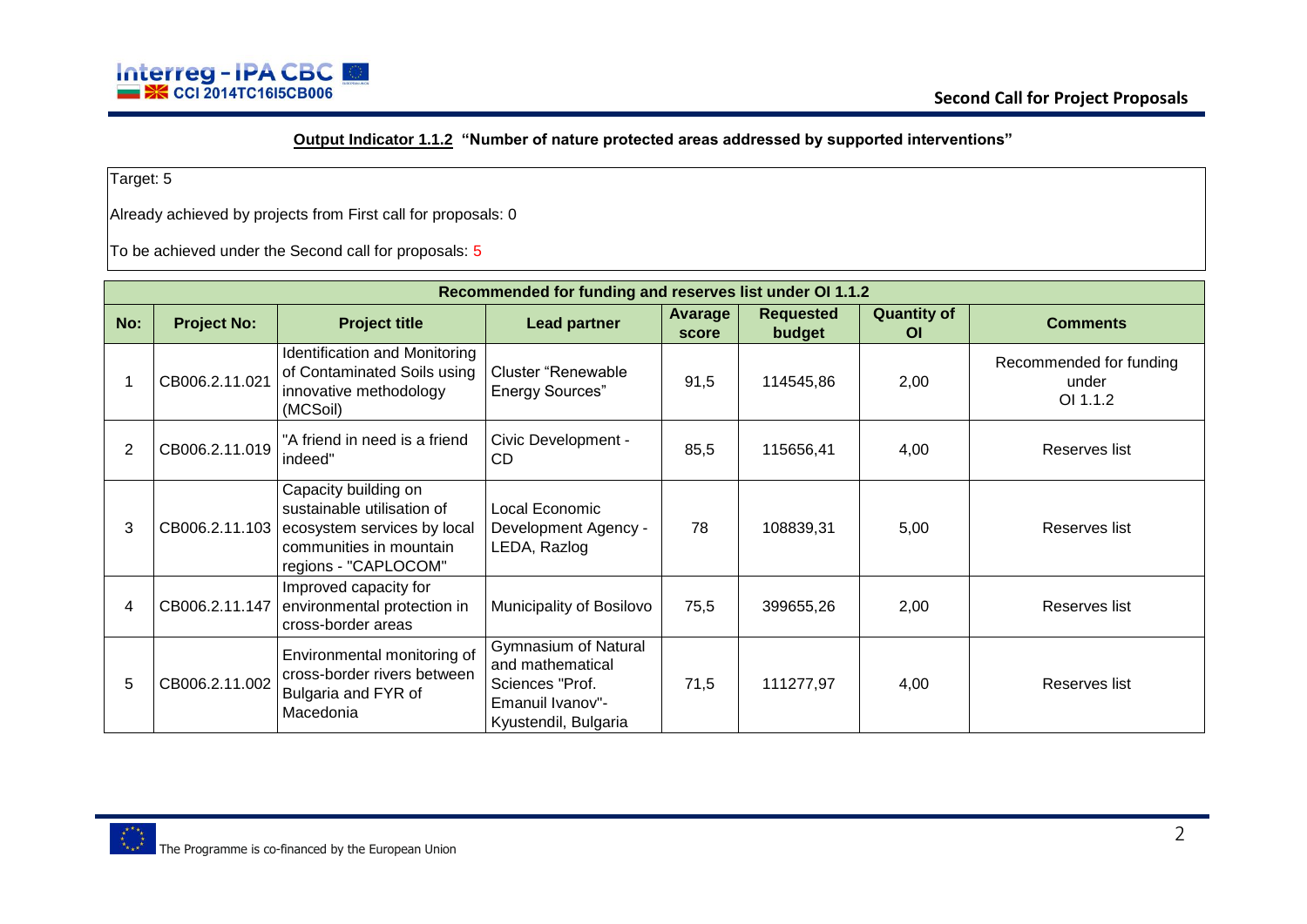

| CB006.2.11.137                | Sustainable management of<br>agricultural land falling<br>within the protected areas,<br>which are existing and<br>potential Natura 2000 sites<br>as well as other nature<br>protected areas in the<br>supported cross-border<br>areas | <b>National Agricultural</b><br><b>Advisory Service</b> | 68 | 107812,55 | 30,00 | Reserves list |
|-------------------------------|----------------------------------------------------------------------------------------------------------------------------------------------------------------------------------------------------------------------------------------|---------------------------------------------------------|----|-----------|-------|---------------|
| CB006.2.11.158   Bee informed |                                                                                                                                                                                                                                        | Foundation "Economics<br>and law"                       | 67 | 98162,60  | 1,00  | Reserves list |

## **Output Indicator 1.1.3 "Number of supported joint mechanisms for environmental protection, promotion of biodiversity and sustainable use of natural resources"**

Target: 5

Already achieved by projects from First call for proposals: 8

|     | Recommended for funding and Reserves list under OI 1.1.3 |                                                                                                                         |                        |                  |                            |                       |                                              |  |  |  |
|-----|----------------------------------------------------------|-------------------------------------------------------------------------------------------------------------------------|------------------------|------------------|----------------------------|-----------------------|----------------------------------------------|--|--|--|
| No: | <b>Project No:</b>                                       | <b>Project title</b>                                                                                                    | <b>Lead partner</b>    | Avarage<br>score | <b>Requested</b><br>budget | <b>Quantity of OI</b> | <b>Comments</b>                              |  |  |  |
|     | CB006.2.11.021                                           | Identification and Monitoring<br>of Contaminated Soils using   Cluster "Renewable<br>innovative methodology<br>(MCSoil) | <b>Energy Sources"</b> | 91,5             | 114545,86                  | 1,00                  | Recommended for funding<br>under<br>OI 1.1.2 |  |  |  |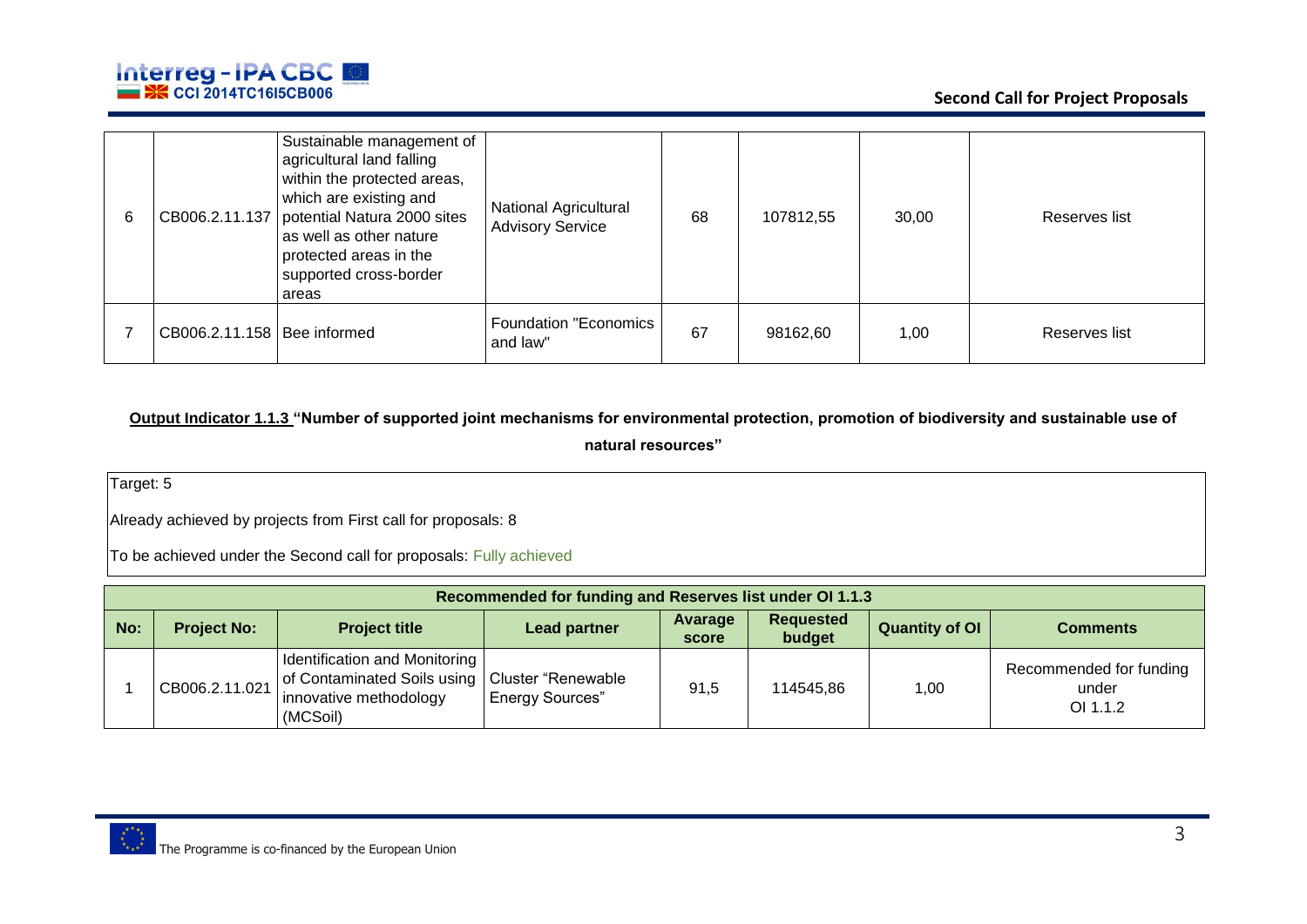

| $\overline{2}$ | CB006.2.11.051 | Technology with LED<br>lighting for a green city with<br>an acronym LED Green City                                                                  | Municipality of Kresna                                        | 84   | 399170,92 | 1,00 | Reserves list |
|----------------|----------------|-----------------------------------------------------------------------------------------------------------------------------------------------------|---------------------------------------------------------------|------|-----------|------|---------------|
| 3              |                | Capacity building on<br>sustainable utilisation of<br>CB006.2.11.103 ecosystem services by local<br>communities in mountain<br>regions - "CAPLOCOM" | Local Economic<br>Development Agency -<br>LEDA, Razlog        | 78   | 108839,31 | 3,00 | Reserves list |
| 4              | CB006.2.11.065 | Friends of the homeland-an<br>initiative for conservation<br>and sustainable use of<br>natural resources                                            | <b>Municipal Primary</b><br>School Nikola Karev<br>Probishtip | 77   | 113750,74 | 3,00 | Reserves list |
| 5              |                | Sustainable nature<br>CB006.2.11.096   protection for better future<br>and better quality of life                                                   | Industrial Association<br>Sandanski                           | 76   | 95375,64  | 3,00 | Reserves list |
| 6              |                | Improved capacity for<br>CB006.2.11.147 environmental protection in<br>cross-border areas                                                           | Municipality of Bosilovo                                      | 75,5 | 399655,26 | 1,00 | Reserves list |
|                |                | CB006.2.11.011   Saving for success                                                                                                                 | Municipality of<br>Makedonska Kamenica                        | 73,5 | 472803,93 | 2,00 | Reserves list |
| 8              | CB006.2.11.092 | Give the waste a second<br>chance                                                                                                                   | Associations<br><b>INVENTIVNOST</b><br>Radovish               | 72   | 119798,25 | 3,00 | Reserves list |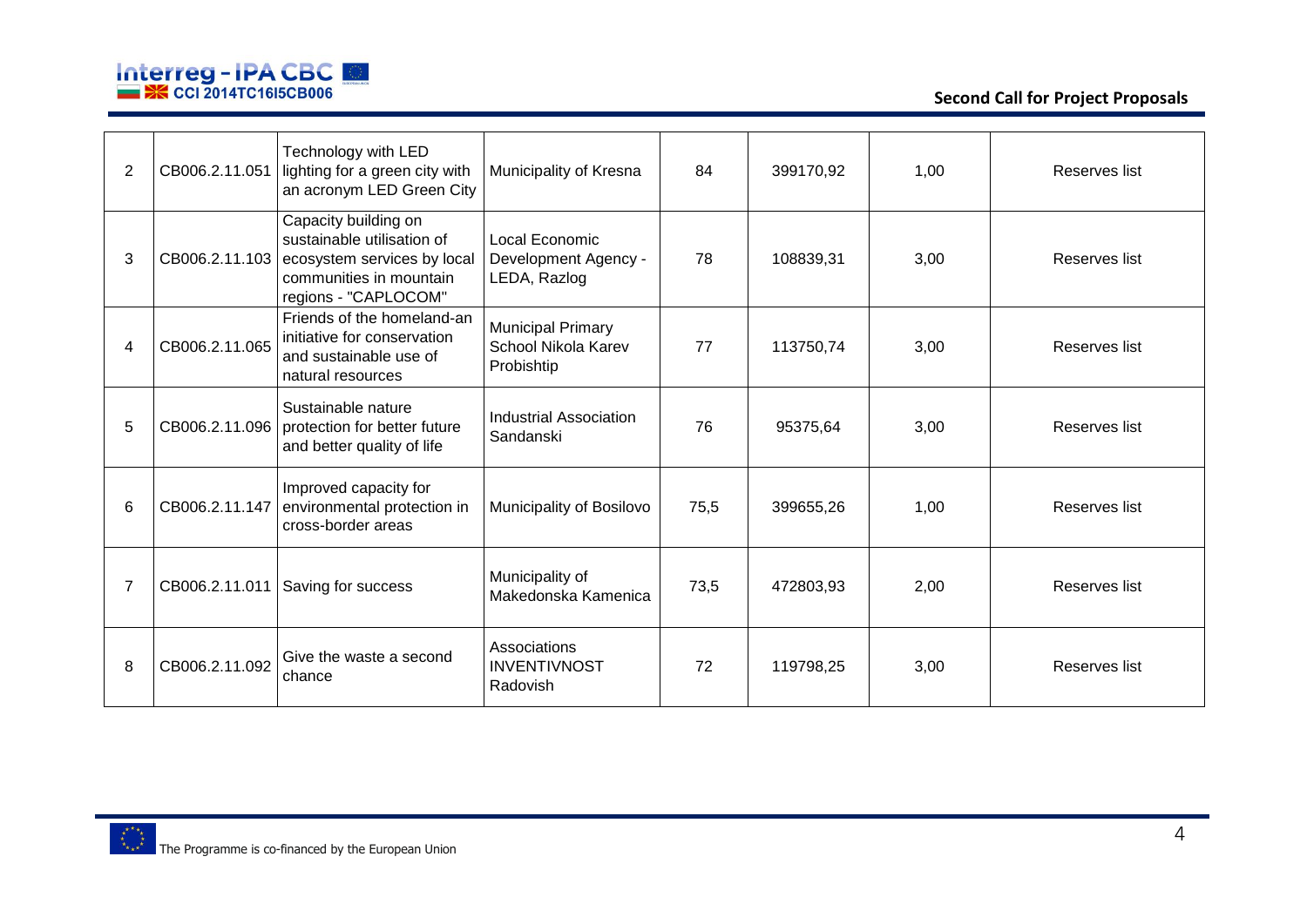

| 9  | CB006.2.11.002                | Environmental monitoring of<br>cross-border rivers between<br>Bulgaria and FYR of<br>Macedonia                                                                                                                                                          | <b>Gymnasium of Natural</b><br>and mathematical<br>Sciences "Prof.<br>Emanuil Ivanov"-<br>Kyustendil, Bulgaria | 71,5 | 111277,97 | 4,00  | Reserves list |
|----|-------------------------------|---------------------------------------------------------------------------------------------------------------------------------------------------------------------------------------------------------------------------------------------------------|----------------------------------------------------------------------------------------------------------------|------|-----------|-------|---------------|
| 10 |                               | Sustainable management of<br>agricultural land falling<br>within the protected areas,<br>which are existing and<br>CB006.2.11.137   potential Natura 2000 sites<br>as well as other nature<br>protected areas in the<br>supported cross-border<br>areas | <b>National Agricultural</b><br><b>Advisory Service</b>                                                        | 68   | 107812,55 | 12,00 | Reserves list |
| 11 | CB006.2.11.158   Bee informed |                                                                                                                                                                                                                                                         | <b>Foundation "Economics</b><br>and law"                                                                       | 67   | 98162,60  | 1,00  | Reserves list |

**No proposals are recommended for funding under OI 1.1.3 as this indicator is fully achieved.** 

**Output Indicator 1.1.4 "Number of institutions/organizations involved in environmental related activities"**

Target: 20

Already achieved by projects from First call for proposals: 130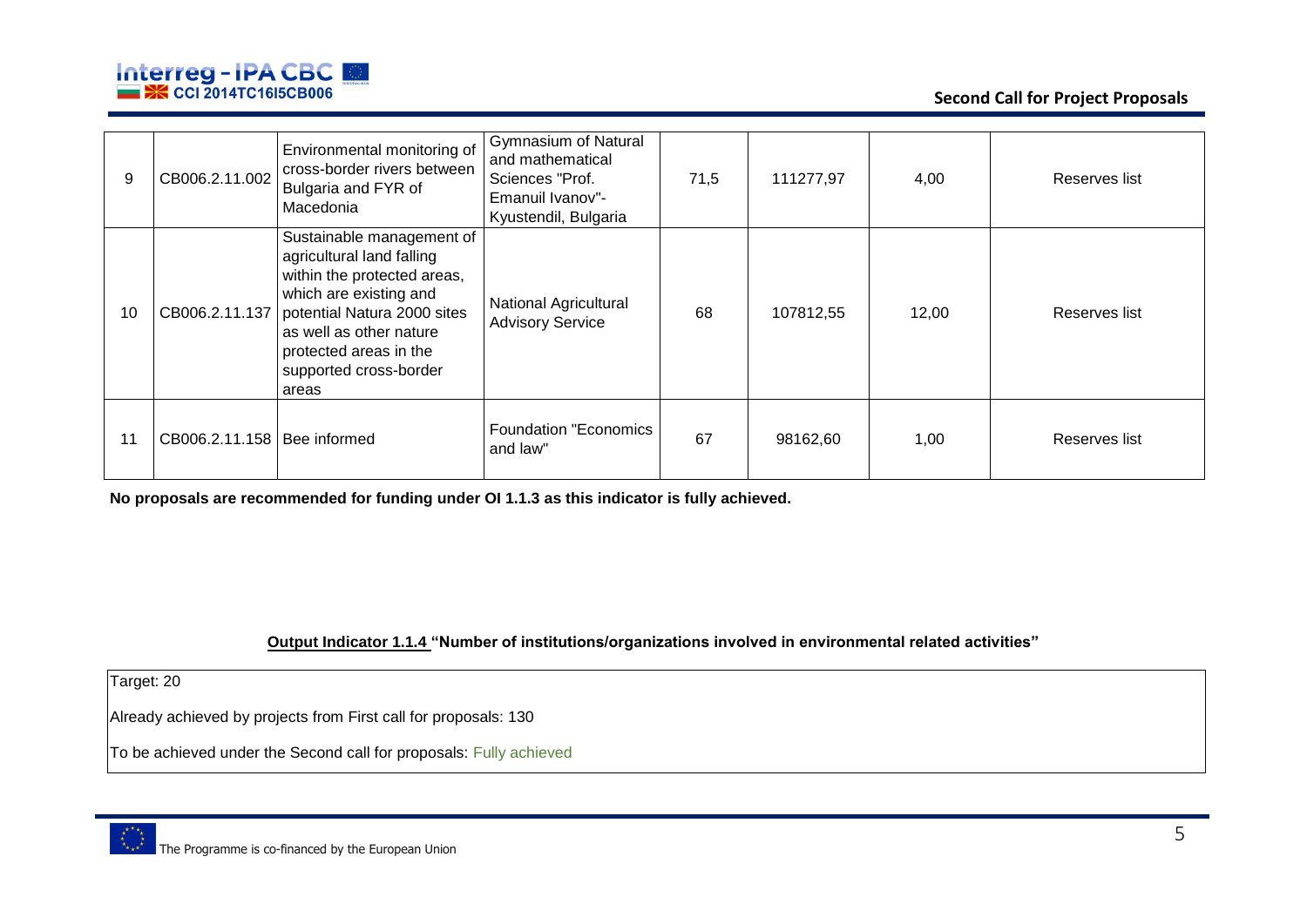

|     |                    |                                                                                                                                                     | Recommended for funding and Reserves list under OI 1.1.4      |                         |                            |                       |                                              |
|-----|--------------------|-----------------------------------------------------------------------------------------------------------------------------------------------------|---------------------------------------------------------------|-------------------------|----------------------------|-----------------------|----------------------------------------------|
| No: | <b>Project No:</b> | <b>Project title</b>                                                                                                                                | <b>Lead partner</b>                                           | <b>Avarage</b><br>score | <b>Requested</b><br>budget | <b>Quantity of OI</b> | <b>Comments</b>                              |
|     | CB006.2.11.021     | Identification and Monitoring<br>of Contaminated Soils using<br>innovative methodology<br>(MCSoil)                                                  | Cluster "Renewable<br><b>Energy Sources"</b>                  | 91,5                    | 114545,86                  | 2,00                  | Recommended for funding<br>under<br>OI 1.1.2 |
| 2   | CB006.2.11.090     | Joint actions for Green<br>future                                                                                                                   | Daily Care Nursery<br>"Cdg Slance"                            | 85                      | 399910,54                  | 2,00                  | Reserves list                                |
| 3   | CB006.2.11.051     | Technology with LED<br>lighting for a green city with<br>an acronym LED Green City                                                                  | Municipality of Kresna                                        | 84                      | 399170,92                  | 2,00                  | Reserves list                                |
| 4   |                    | Capacity building on<br>sustainable utilisation of<br>CB006.2.11.103 ecosystem services by local<br>communities in mountain<br>regions - "CAPLOCOM" | Local Economic<br>Development Agency -<br>LEDA, Razlog        | 78                      | 108839,31                  | 200,00                | Reserves list                                |
| 5   | CB006.2.11.065     | Friends of the homeland-an<br>initiative for conservation<br>and sustainable use of<br>natural resources                                            | <b>Municipal Primary</b><br>School Nikola Karev<br>Probishtip | 77                      | 113750,74                  | 2,00                  | Reserves list                                |
| 6   | CB006.2.11.147     | Improved capacity for<br>environmental protection in<br>cross-border areas                                                                          | Municipality of Bosilovo                                      | 75,5                    | 399655,26                  | 2,00                  | Reserves list                                |
| 7   | CB006.2.11.011     | Saving for success                                                                                                                                  | Municipality of<br>Makedonska Kamenica                        | 73.5                    | 472803,93                  | 2,00                  | Reserves list                                |
| 8   | CB006.2.11.092     | Give the waste a second<br>chance                                                                                                                   | Associations<br><b>INVENTIVNOST</b><br>Radovish               | 72                      | 119798,25                  | 34,00                 | Reserves list                                |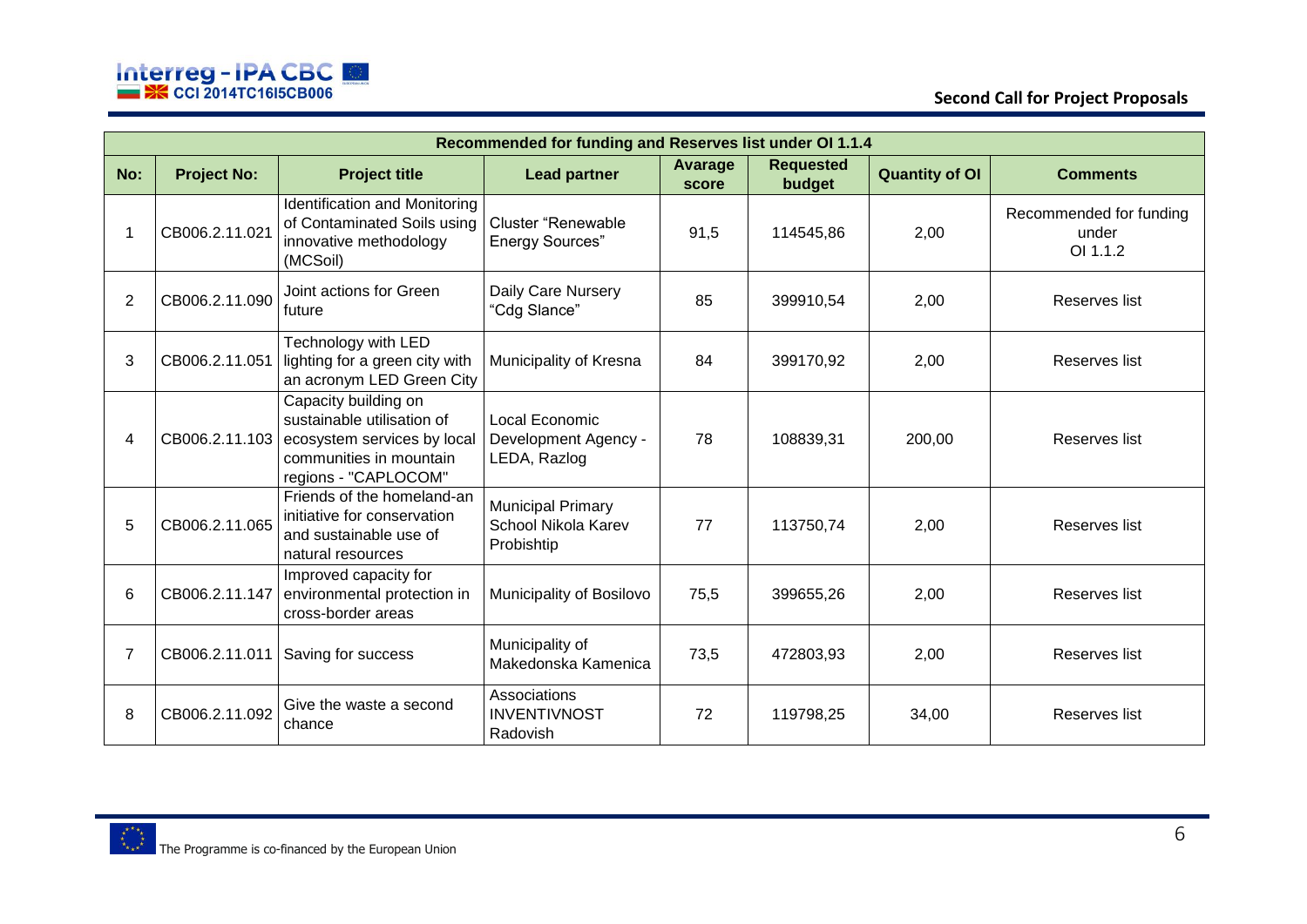

| 9  | CB006.2.11.002                | Environmental monitoring of<br>cross-border rivers between<br>Bulgaria and FYR of<br>Macedonia                                              | <b>Gymnasium of Natural</b><br>and mathematical<br>Sciences "Prof.<br>Emanuil Ivanov"-<br>Kyustendil, Bulgaria | 71,5 | 111277,97 | 10,00 | Reserves list |
|----|-------------------------------|---------------------------------------------------------------------------------------------------------------------------------------------|----------------------------------------------------------------------------------------------------------------|------|-----------|-------|---------------|
| 10 | CB006.2.11.158   Bee informed |                                                                                                                                             | <b>Foundation "Economics</b><br>and law"                                                                       | 67   | 98162,60  | 2,00  | Reserves list |
| 11 |                               | Green measurements,<br>monitoring and air pollution<br>CB006.2.11.127   footprint for targeted<br>contaminants and air<br>pollution sources | Regional Chamber of<br>Comnmerce and<br><b>Industry</b>                                                        | 51,5 | 92209.88  | 30,00 | Rejected      |

**No proposals are recommended for funding under OI 1.1.4 as this indicator is fully achieved.** 

#### **Output Indicator 1.1.5 "Number of participants in environmental related trainings and campaigns"**

Target: 300

Already achieved by projects from First call for proposals: 954

|     | Recommended for funding and Reserves list under OI 1.1.5 |                                                                                                    |                                                     |                  |                            |                                 |                                              |  |  |  |
|-----|----------------------------------------------------------|----------------------------------------------------------------------------------------------------|-----------------------------------------------------|------------------|----------------------------|---------------------------------|----------------------------------------------|--|--|--|
| No: | <b>Project No.</b>                                       | <b>Project title</b>                                                                               | <b>Lead partner</b>                                 | Avarage<br>score | <b>Requested</b><br>budget | <b>Quantity of</b><br><b>OI</b> | <b>Comments</b>                              |  |  |  |
|     | CB006.2.11.021                                           | Identification and Monitoring<br>of Contaminated Soils using<br>innovative methodology<br>(MCSoil) | <b>Cluster "Renewable</b><br><b>Energy Sources"</b> | 91,5             | 114545,86                  | 60,00                           | Recommended for funding<br>under<br>OI 1.1.2 |  |  |  |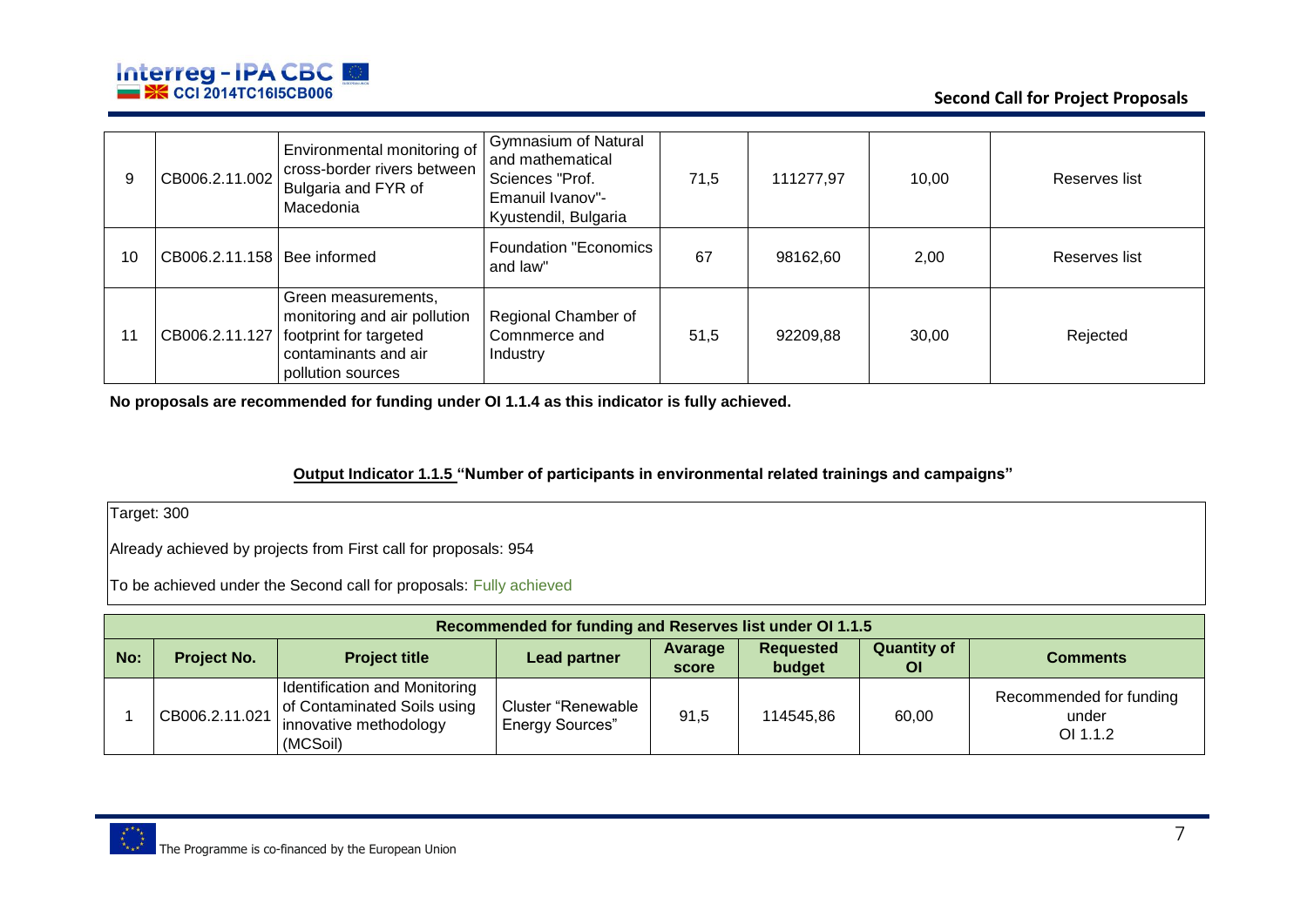

**Second Call for Project Proposals**

| $\overline{2}$ | CB006.2.11.019 | "A friend in need is a friend<br>indeed"                                                                 | Civic Development -<br>C <sub>D</sub>                                                                      | 85,5 | 115656,41 | 200,00 | Reserves list |
|----------------|----------------|----------------------------------------------------------------------------------------------------------|------------------------------------------------------------------------------------------------------------|------|-----------|--------|---------------|
| 3              | CB006.2.11.090 | Joint actions for Green future                                                                           | Daily Care Nursery<br>"Cdg Slance"                                                                         | 85   | 399910,54 | 210,00 | Reserves list |
| 4              | CB006.2.11.051 | Technology with LED lighting<br>for a green city with an<br>acronym LED Green City                       | Municipality of<br>Kresna                                                                                  | 84   | 399170,92 | 60,00  | Reserves list |
| 5              | CB006.2.11.065 | Friends of the homeland-an<br>initiative for conservation and<br>sustainable use of natural<br>resources | <b>Municipal Primary</b><br>School Nikola Karev<br>Probishtip                                              | 77   | 113750,74 | 40,00  | Reserves list |
| 6              | CB006.2.11.096 | Sustainable nature protection<br>for better future and better<br>quality of life                         | Industrial<br>Association<br>Sandanski                                                                     | 76   | 95375,64  | 110,00 | Reserves list |
| 7              | CB006.2.11.147 | Improved capacity for<br>environmental protection in<br>cross-border areas                               | Municipality of<br><b>Bosilovo</b>                                                                         | 75,5 | 399655,26 | 196,00 | Reserves list |
| 8              | CB006.2.11.011 | Saving for success                                                                                       | Municipality of<br>Makedonska<br>Kamenica                                                                  | 73,5 | 472803,93 | 50,00  | Reserves list |
| 9              | CB006.2.11.092 | Give the waste a second<br>chance                                                                        | Associations<br><b>INVENTIVNOST</b><br>Radovish                                                            | 72   | 119798,25 | 300,00 | Reserves list |
| 10             | CB006.2.11.002 | Environmental monitoring of<br>cross-border rivers between<br>Bulgaria and FYR of<br>Macedonia           | Gymnasium of<br>Natural and<br>mathematical<br>Sciences "Prof.<br>Emanuil Ivanov"-<br>Kyustendil, Bulgaria | 71,5 | 111277,97 | 100,00 | Reserves list |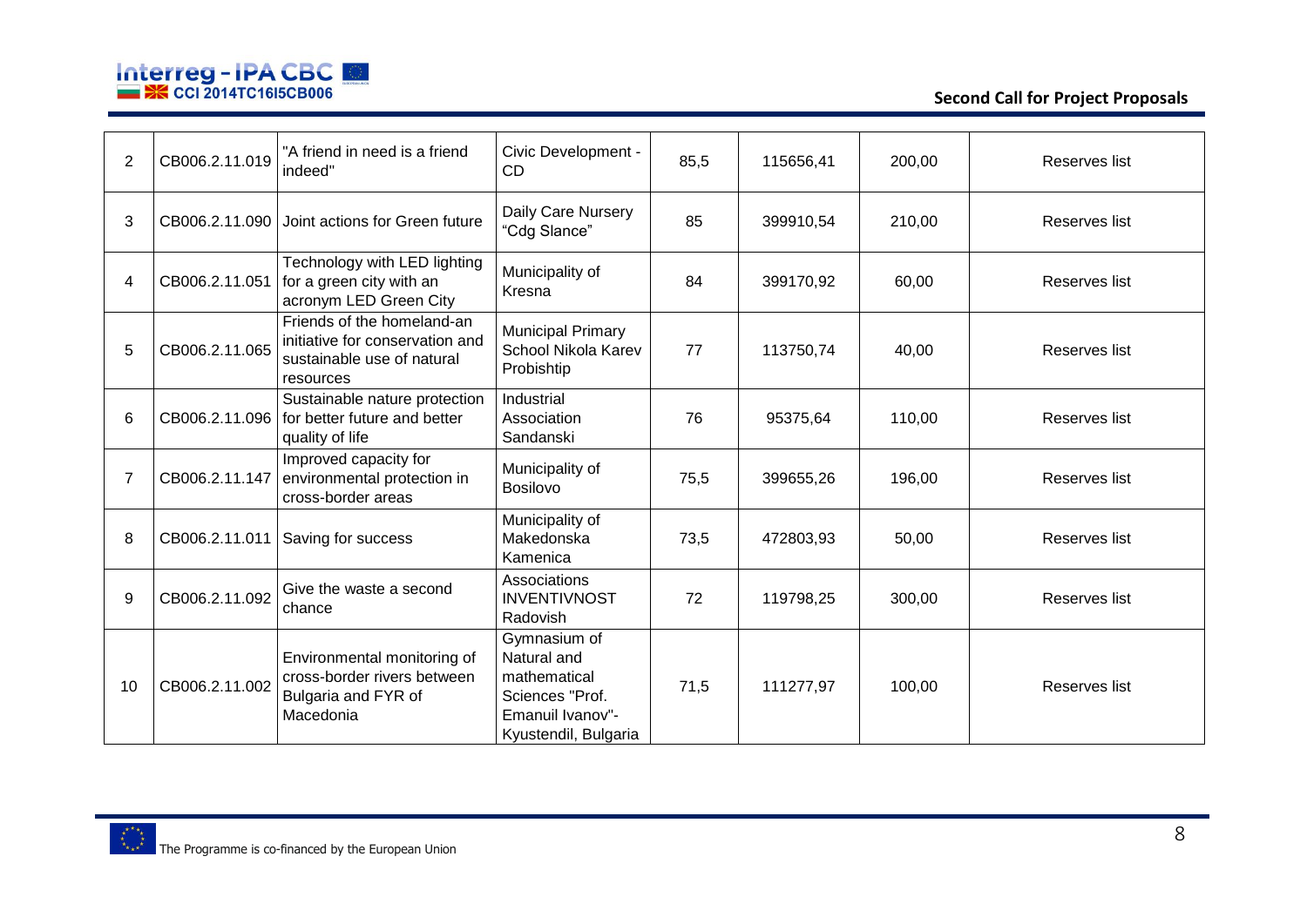

|  | CB006.2.11.137 | Sustainable management of<br>agricultural land falling within<br>the protected areas, which<br>are existing and potential<br>Natura 2000 sites as well as<br>other nature protected areas<br>in the supported cross-border<br>areas | National Agricultural<br><b>Advisory Service</b> | 68 | 107812.55 | 200,00 | Reserves list |
|--|----------------|-------------------------------------------------------------------------------------------------------------------------------------------------------------------------------------------------------------------------------------|--------------------------------------------------|----|-----------|--------|---------------|
|--|----------------|-------------------------------------------------------------------------------------------------------------------------------------------------------------------------------------------------------------------------------------|--------------------------------------------------|----|-----------|--------|---------------|

**No proposals are recommended for funding under OI 1.1.5 as this indicator is fully achieved.** 

#### **Output Indicator 1.2.1 "Supported investments for improving disaster management and risk prevention"**

Target: 5

Already achieved by projects from First call for proposals: 6

|     | Recommended for funding and Reserves list under OI 1.2.1 |                                                                                                         |                              |                  |                            |                                 |                                              |  |  |  |
|-----|----------------------------------------------------------|---------------------------------------------------------------------------------------------------------|------------------------------|------------------|----------------------------|---------------------------------|----------------------------------------------|--|--|--|
| No: | <b>Project No.</b>                                       | <b>Project title</b>                                                                                    | <b>Lead partner</b>          | Avarage<br>score | <b>Requested</b><br>budget | <b>Quantity of</b><br><b>OI</b> | <b>Comments</b>                              |  |  |  |
|     |                                                          | Applying of flood protection<br>CB006.2.12.142 measures in the municipalities<br>of Konce and Strumyani | Municipality of<br>Konce     | 95               | 399961,12                  | 1,00                            | Recommended for funding<br>under<br>OI 1.2.2 |  |  |  |
|     | CB006.2.12.120                                           | Saving Inhabitants of One<br>Mountain Along Two Rivers                                                  | Municipality of<br>Strumyani | 93,5             | 399788,66                  | 1,00                            | Recommended for funding<br>under<br>OI 1.2.2 |  |  |  |
|     |                                                          | CB006.2.12.025 Joint Flood Risk Reduction                                                               | Municipality of<br>Yakoruda  | 91               | 384664,77                  | 2,00                            | Reserves list                                |  |  |  |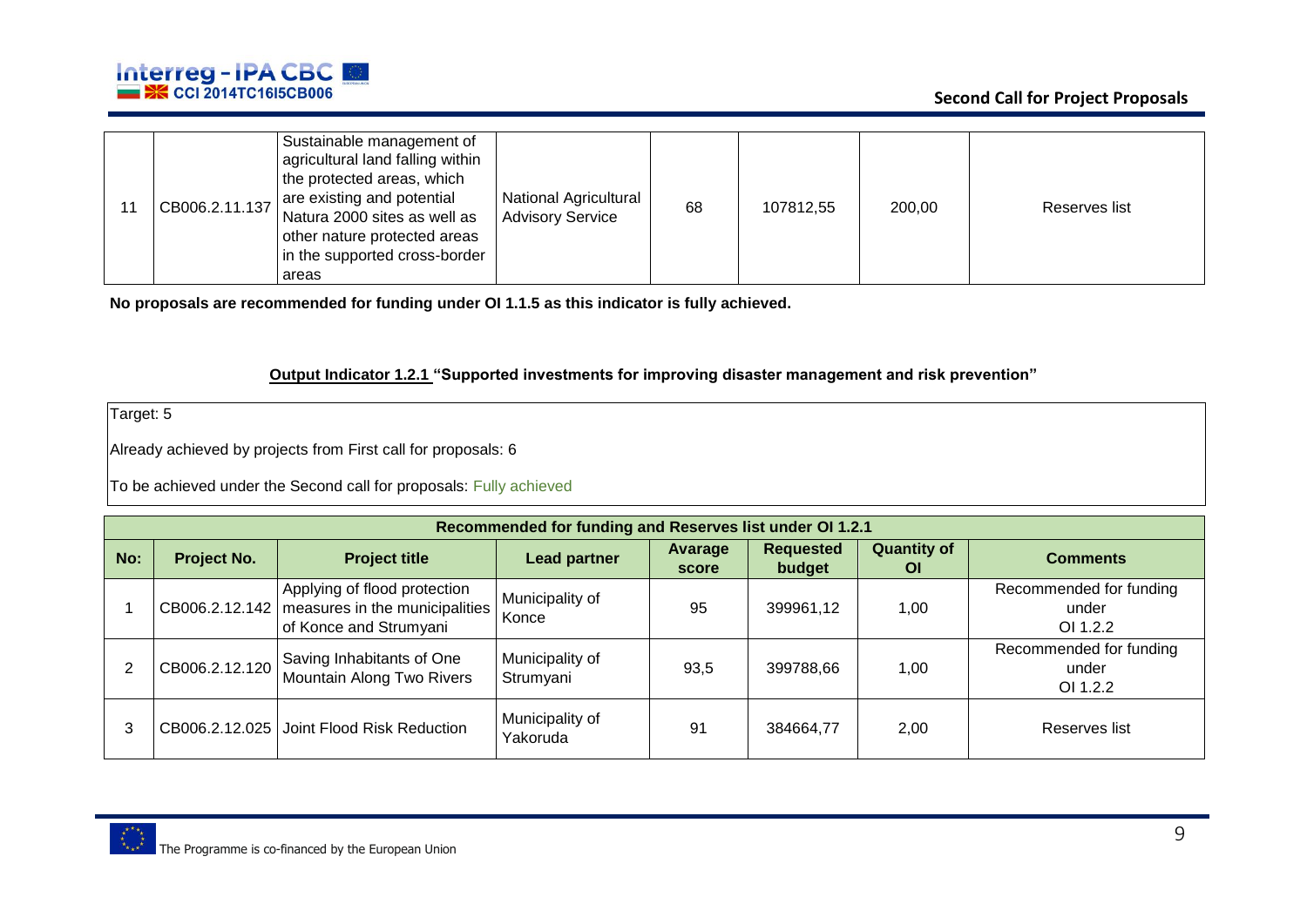

**Second Call for Project Proposals**

|   | CB006.2.12.067 | Joint forest fire prevention<br>actions in the cross-border<br>region                                                                                 | Municipality of Shtip                       | 85,5 | 393137,05 | 2,00 | Reserves list |
|---|----------------|-------------------------------------------------------------------------------------------------------------------------------------------------------|---------------------------------------------|------|-----------|------|---------------|
| b | CB006.2.12.064 | Joint early warning system for<br>advance monitoring and<br>prevention of climate change<br>related risks and disasters in<br>the Cross - border area | South-West<br>University "Neofit<br>Rilski" | 70,5 | 398075.97 | 2,00 | Reserves list |
| 6 | CB006.2.12.105 | Joint efforts for safe and<br>sustainable future                                                                                                      | Municipality of<br>Karbinci                 | 66   | 358877,36 | 1,00 | Reserves list |
|   | CB006.2.12.047 | Together, we are stronger<br>than fire                                                                                                                | Municipality of Staro<br>Nagorichane        | 61   | 118763,98 | 2,00 | Rejected      |

**No proposals are recommended for funding under OI 1.2.1 as this indicator is fully achieved.** 

**Output Indicator 1.2.2 "Supported investments for adaptation and mitigation of climate change consequences"**

Target: 5

Already achieved by projects from First call for proposals: 1

|     | Recommended for funding and Reserves list under OI 1.2.2 |                                                                                                                        |                       |                  |                            |                          |                                              |  |  |  |
|-----|----------------------------------------------------------|------------------------------------------------------------------------------------------------------------------------|-----------------------|------------------|----------------------------|--------------------------|----------------------------------------------|--|--|--|
| No: | Project No.                                              | <b>Project title</b>                                                                                                   | <b>Lead partner</b>   | Avarage<br>score | <b>Requested</b><br>budget | <b>Quantity of</b><br>ΟI | <b>Comments</b>                              |  |  |  |
|     |                                                          | Applying of flood protection<br>$\cdot$   CB006.2.12.142   measures in the<br>municipalities of Konce and<br>Strumyani | Municipality of Konce | 95               | 399961,12                  | 1,00                     | Recommended for funding<br>under<br>OI 1.2.2 |  |  |  |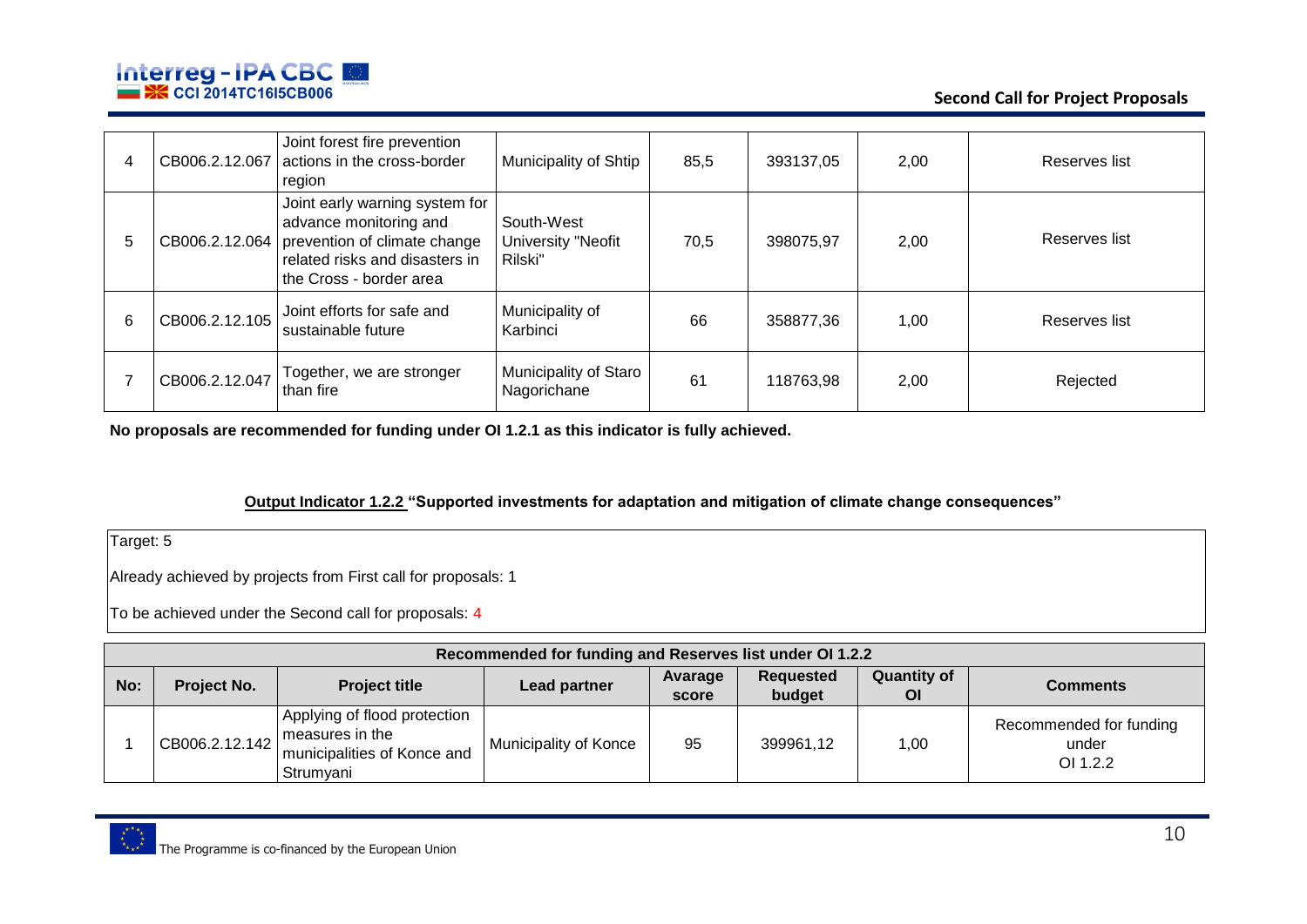

**Second Call for Project Proposals**

| $\overline{2}$ | CB006.2.12.120 | Saving Inhabitants of One<br>Mountain Along Two Rivers                                                                                                   | Municipality of<br>Strumyani     | 93,5 | 399788,66 | 2,00 | Recommended for funding<br>under<br>OI 1.2.2 |
|----------------|----------------|----------------------------------------------------------------------------------------------------------------------------------------------------------|----------------------------------|------|-----------|------|----------------------------------------------|
| 3              |                | Joint actions for prevention<br>and reduction of the<br>CB006.2.12.062   consequences of disasters<br>in the municipalities of<br>Sandanski and Radovish | Municipality of<br>Sandanski     | 93   | 591570,14 | 2,00 | Recommended for funding<br>under<br>OI 1.2.5 |
| 4              | CB006.2.12.027 | Climate friendly healthcare<br>institutions                                                                                                              | Municipality of Gotse<br>Delchev | 92,5 | 399403,93 | 2,00 | Recommended for funding<br>under<br>OI 1.2.5 |
| 5              |                | Protection of the local<br>population from the<br>CB006.2.12.132   municipalities Petrich and<br>Strumica from natural and<br>man-caused disasters       | Municipality of Petrich          | 91,5 | 399904,70 | 2,00 | Recommended for funding<br>under<br>OI 1.2.6 |
| 6              | CB006.2.12.097 | Climate change<br>consequences adaptation<br>and resilience infrastructure<br>in the cross-border region<br>(CARE CB)                                    | Municiplity of Razlog            | 90   | 397693,61 | 2,00 | Reserves list                                |
| 7              |                | Effective prevention and<br>mitigation of flooding<br>CB006.2.12.100   consequences in the cross-<br>border region Garmen -<br><b>Bosilovo</b>           | <b>Garmen Municipality</b>       | 87,5 | 375722,40 | 2,00 | Reserves list                                |
| 8              | CB006.2.12.104 | Prevention of flood risk in<br>the cross-border area                                                                                                     | <b>Bobov Dol</b><br>Municipality | 83   | 399765,35 | 2,00 | Reserves list                                |
| 9              | CB006.2.12.043 | TO BE PREPARED FOR<br>THE CLIMATE CHANGES.                                                                                                               | Municipality of Rila             | 81,5 | 356455,96 | 2,00 | Reserves list                                |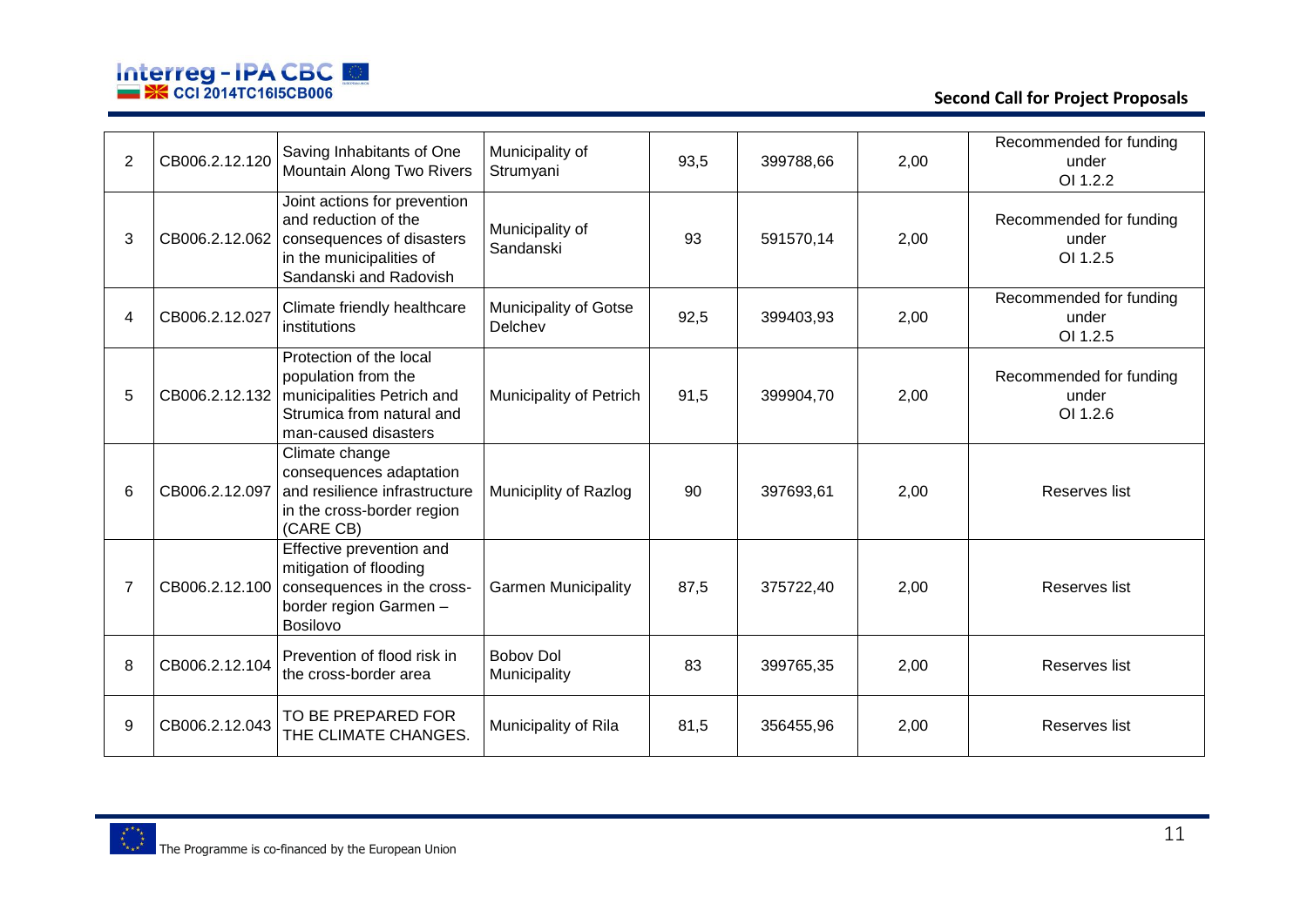

**Second Call for Project Proposals**

| 10 | CB006.2.12.033 | Learn and act green for<br>green future                                                                                                                  | Primary school " St.<br><b>Cyril and Methodius"</b> | 74,5 | 397894,91 | 2,00 | Reserves list |
|----|----------------|----------------------------------------------------------------------------------------------------------------------------------------------------------|-----------------------------------------------------|------|-----------|------|---------------|
| 11 | CB006.2.12.117 | Volunteers across the<br>border                                                                                                                          | Municipality of Berovo                              | 73,5 | 398834,52 | 2,00 | Reserves list |
| 12 | CB006.2.12.064 | Joint early warning system<br>for advance monitoring and<br>prevention of climate<br>change related risks and<br>disasters in the Cross -<br>border area | South-West University<br>"Neofit Rilski"            | 70,5 | 398075,97 | 2,00 | Reserves list |
| 13 | CB006.2.12.105 | Joint efforts for safe and<br>sustainable future                                                                                                         | Municipality of<br>Karbinci                         | 66   | 358877,36 | 1,00 | Reserves list |
| 14 | CB006.2.12.063 | Adaptation and mitigation of<br>climate change<br>consequences for farmers in<br>cross-border area                                                       | Slou Fud Ograzden                                   | 63,5 | 88327,62  | 8,00 | Rejected      |

#### **Output Indicator 1.2.3 "Supported joint mechanisms for disaster management and risk prevention and for promotion of climate change awareness"**

Target: 3

Already achieved by projects from First call for proposals: 1

|     | <b>Recommended for funding and Reserves list under OI 1.2.3</b> |                      |              |                  |                     |                          |                 |  |  |  |
|-----|-----------------------------------------------------------------|----------------------|--------------|------------------|---------------------|--------------------------|-----------------|--|--|--|
| No: | <b>Project No.</b>                                              | <b>Project title</b> | Lead partner | Avarage<br>score | Requested<br>budget | <b>Quantity of</b><br>Οl | <b>Comments</b> |  |  |  |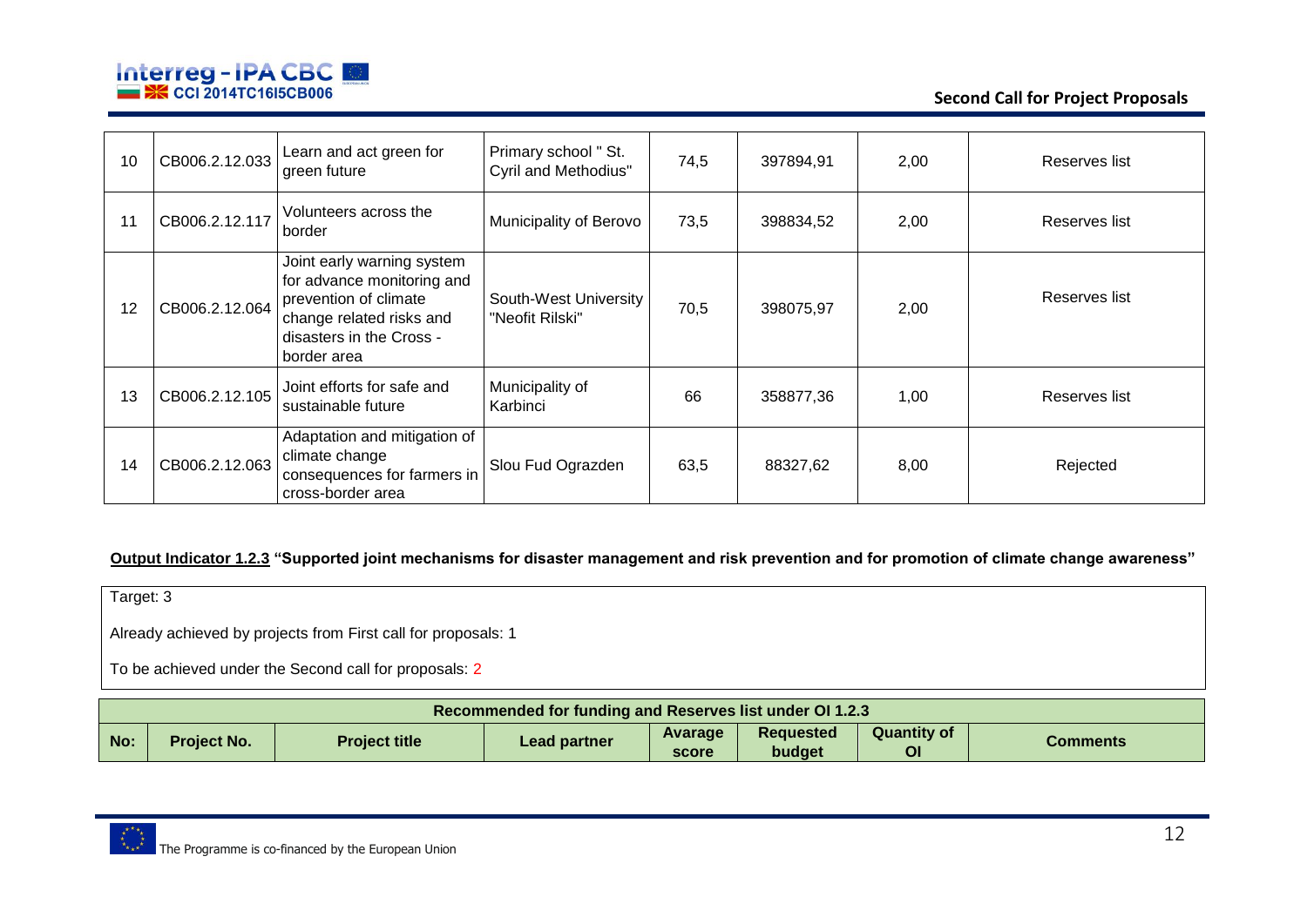

**Second Call for Project Proposals**

|   | CB006.2.12.142 | Applying of flood protection<br>measures in the<br>municipalities of Konce and<br>Strumyani                                     | Municipality of Konce                              | 95   | 399961,12 | 1,00 | Recommended for funding<br>under<br>OI 1.2.2 |
|---|----------------|---------------------------------------------------------------------------------------------------------------------------------|----------------------------------------------------|------|-----------|------|----------------------------------------------|
| 2 | CB006.2.12.120 | Saving Inhabitants of One<br>Mountain Along Two Rivers                                                                          | Municipality of<br>Strumyani                       | 93,5 | 399788,66 | 1,00 | Recommended for funding<br>under<br>OI 1.2.2 |
| 3 | CB006.2.12.039 | Construction of integrated<br>system for detection and<br>prevention of forest fires in<br>Nevestino and Makedonska<br>Kamenica | Municipality of<br>Nevestino                       | 89   | 397869,66 | 1,00 | Reserves list                                |
| 4 | CB006.2.12.100 | Effective prevention and<br>mitigation of flooding<br>consequences in the cross-<br>border region Garmen -<br>Bosilovo          | <b>Garmen Municipality</b>                         | 87,5 | 375722,40 | 1,00 | Reserves list                                |
| 5 | CB006.2.12.104 | Prevention of flood risk in<br>the cross-border area                                                                            | <b>Boboy Dol</b><br>Municipality                   | 83   | 399765,35 | 1,00 | Reserves list                                |
| 6 | CB006.2.12.085 | Establishment of a dialogue<br>of care: our shared<br>responsibility towards the<br>future                                      | Foundation "12th<br>Chair"                         | 82   | 119283,43 | 1,00 | Reserves list                                |
| 7 | CB006.2.12.106 | "Good practices at<br>prevention of risk of forest<br>ecosystems drying in the<br>cross border region Bulgaria<br>- Macedonia"  | <b>Regional Forestry</b><br>Directorate Kyustendil | 80,5 | 119767,56 | 2,00 | Reserves list                                |
| 8 | CB006.2.12.106 | "Good practices at<br>prevention of risk of forest<br>ecosystems drying in the<br>cross border region Bulgaria<br>- Macedonia"  | <b>Regional Forestry</b><br>Directorate Kyustendil | 80,5 | 119767,56 | 2,00 | Reserves list                                |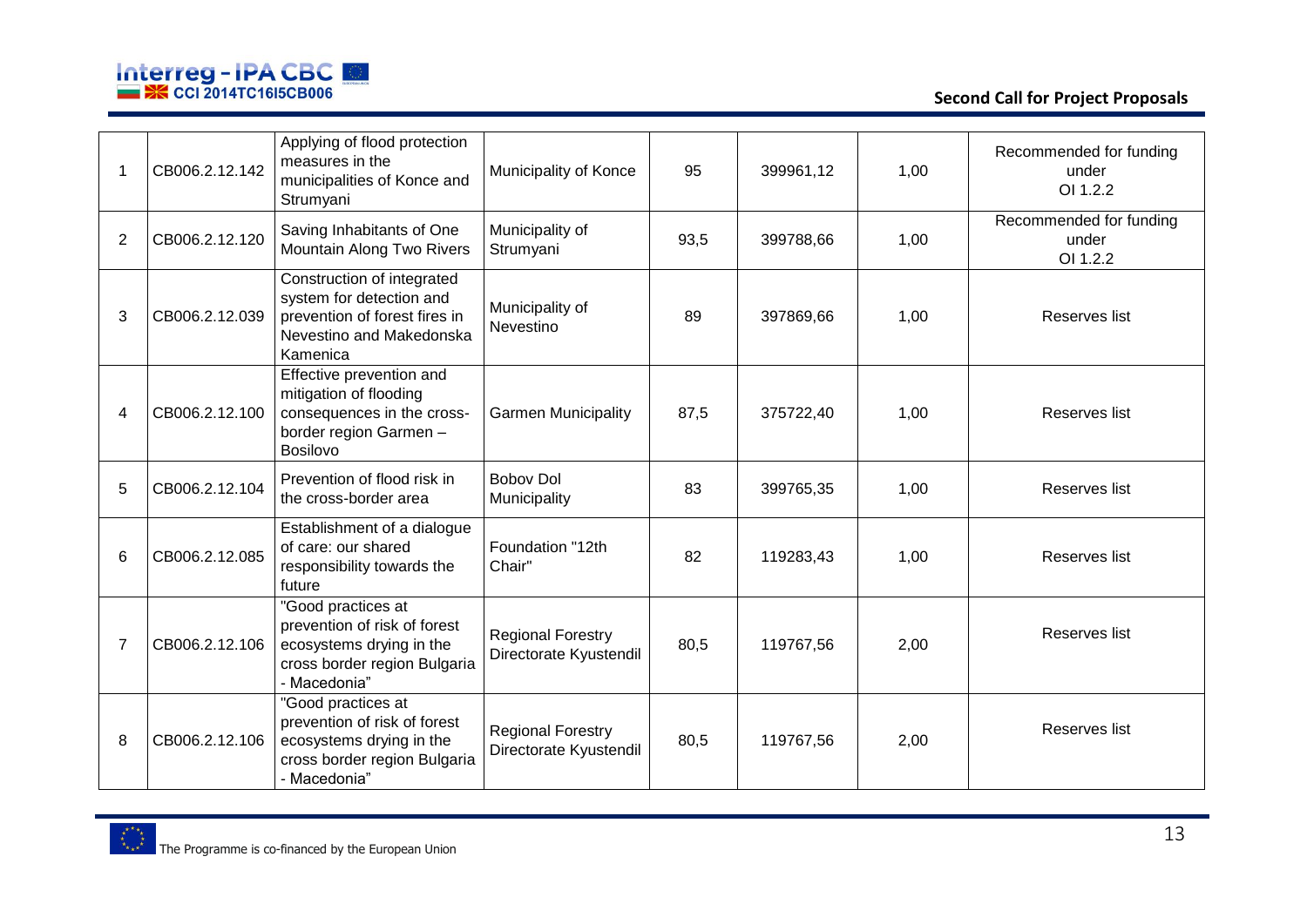

**Second Call for Project Proposals**

| 9  | CB006.2.12.122 | Cross-Border Cooperation in<br><b>Forest Fire Fighting</b>                                                                                               | Association of South<br>Western<br>Municipalities | 80,5 | 399415,30 | 1,00 | Reserves list |
|----|----------------|----------------------------------------------------------------------------------------------------------------------------------------------------------|---------------------------------------------------|------|-----------|------|---------------|
| 10 | CB006.2.12.064 | Joint early warning system<br>for advance monitoring and<br>prevention of climate<br>change related risks and<br>disasters in the Cross -<br>border area | South-West University<br>"Neofit Rilski"          | 70,5 | 398075,97 | 2,00 | Reserves list |
| 11 | CB006.2.12.098 | Demonstration project:<br>Developing YOUth ECOLab<br>NETworking in cross-border<br>region Blagoevgrad-<br>Radovish (YOUECONET)                           | 8th Arseni Kostentzev<br>School                   | 70,5 | 119329,34 | 1,00 | Reserves list |
| 12 | CB006.2.12.099 | <b>Joint Prevention And</b><br><b>Mitigation Of Consequenses</b><br>Of Man-Caused And Natural<br><b>Disasters</b>                                        | Sustainable<br>Development<br>Association         | 70   | 119981,93 | 1,00 | Reserves list |
| 13 | CB006.2.12.086 | Raising awareness on<br>ethical principles in relation<br>to climate change and risks                                                                    | <b>Association Eco</b><br>Nevrokop                | 66   | 86162,77  | 2,00 | Reserves list |
| 14 | CB006.2.12.047 | Together, we are stronger<br>than fire                                                                                                                   | Municipality of Staro<br>Nagorichane              | 61   | 118763,98 | 2,00 | Rejected      |

**No proposals are recommended for funding under OI 1.2.3 as needed targets of the OI will be achieved by the two projects, proposed for financing under OI 1.2.2.**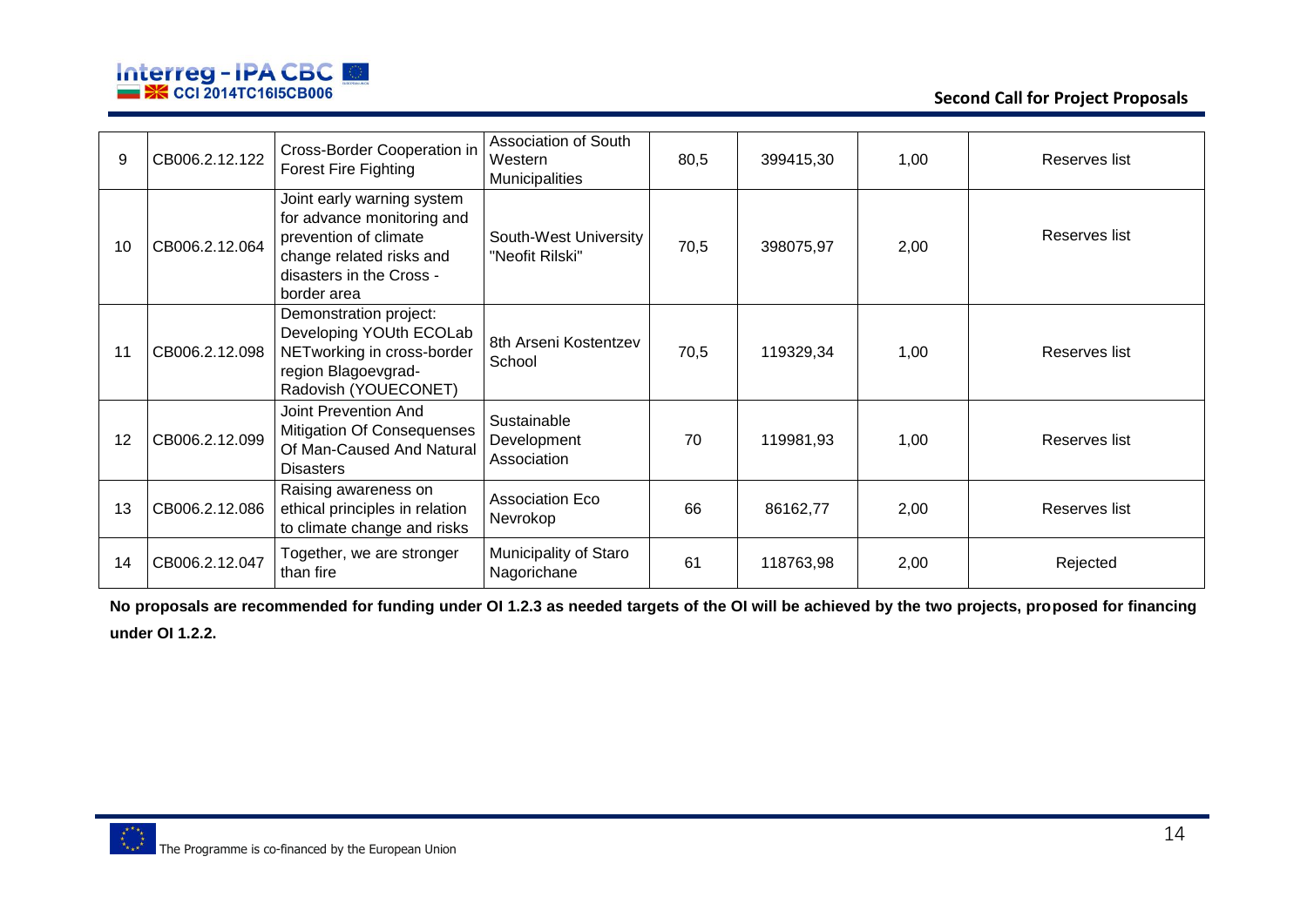**Output Indicator 1.2.4 "Number of institutions/organizations involved in initiatives related to risk prevention and management"**

Target: 10

Already achieved by projects from First call for proposals: 6

|     | Recommended for funding and Reserves list under OI 1.2.4 |                                                                                                                                                    |                              |                         |                            |                                 |                                              |  |  |  |  |
|-----|----------------------------------------------------------|----------------------------------------------------------------------------------------------------------------------------------------------------|------------------------------|-------------------------|----------------------------|---------------------------------|----------------------------------------------|--|--|--|--|
| No: | Project No.                                              | <b>Project title</b>                                                                                                                               | <b>Lead partner</b>          | <b>Avarage</b><br>score | <b>Requested</b><br>budget | <b>Quantity of</b><br><b>OI</b> | <b>Comments</b>                              |  |  |  |  |
|     |                                                          | Applying of flood protection<br>CB006.2.12.142   measures in the municipalities<br>of Konce and Strumyani                                          | Municipality of<br>Konce     | 95                      | 399961,12                  | 8,00                            | Recommended for funding<br>under<br>OI 1.2.2 |  |  |  |  |
| 2   | CB006.2.12.120                                           | Saving Inhabitants of One<br>Mountain Along Two Rivers                                                                                             | Municipality of<br>Strumyani | 93,5                    | 399788,66                  | 5,00                            | Recommended for funding<br>under<br>OI 1.2.2 |  |  |  |  |
| 3   |                                                          | Protection of the local<br>population from the<br>CB006.2.12.132   municipalities Petrich and<br>Strumica from natural and<br>man-caused disasters | Municipality of<br>Petrich   | 91,5                    | 399904,70                  | 2,00                            | Recommended for funding<br>under<br>OI 1.2.6 |  |  |  |  |
| 4   |                                                          | Construction of integrated<br>system for detection and<br>CB006.2.12.039   prevention of forest fires in<br>Nevestino and Makedonska<br>Kamenica   | Municipality of<br>Nevestino | 89                      | 397869,66                  | 2,00                            | Reserves list                                |  |  |  |  |
| 5   | CB006.2.12.100                                           | Effective prevention and<br>mitigation of flooding<br>consequences in the cross-<br>border region Garmen -<br><b>Bosilovo</b>                      | <b>Garmen Municipality</b>   | 87,5                    | 375722,40                  | 2,00                            | Reserves list                                |  |  |  |  |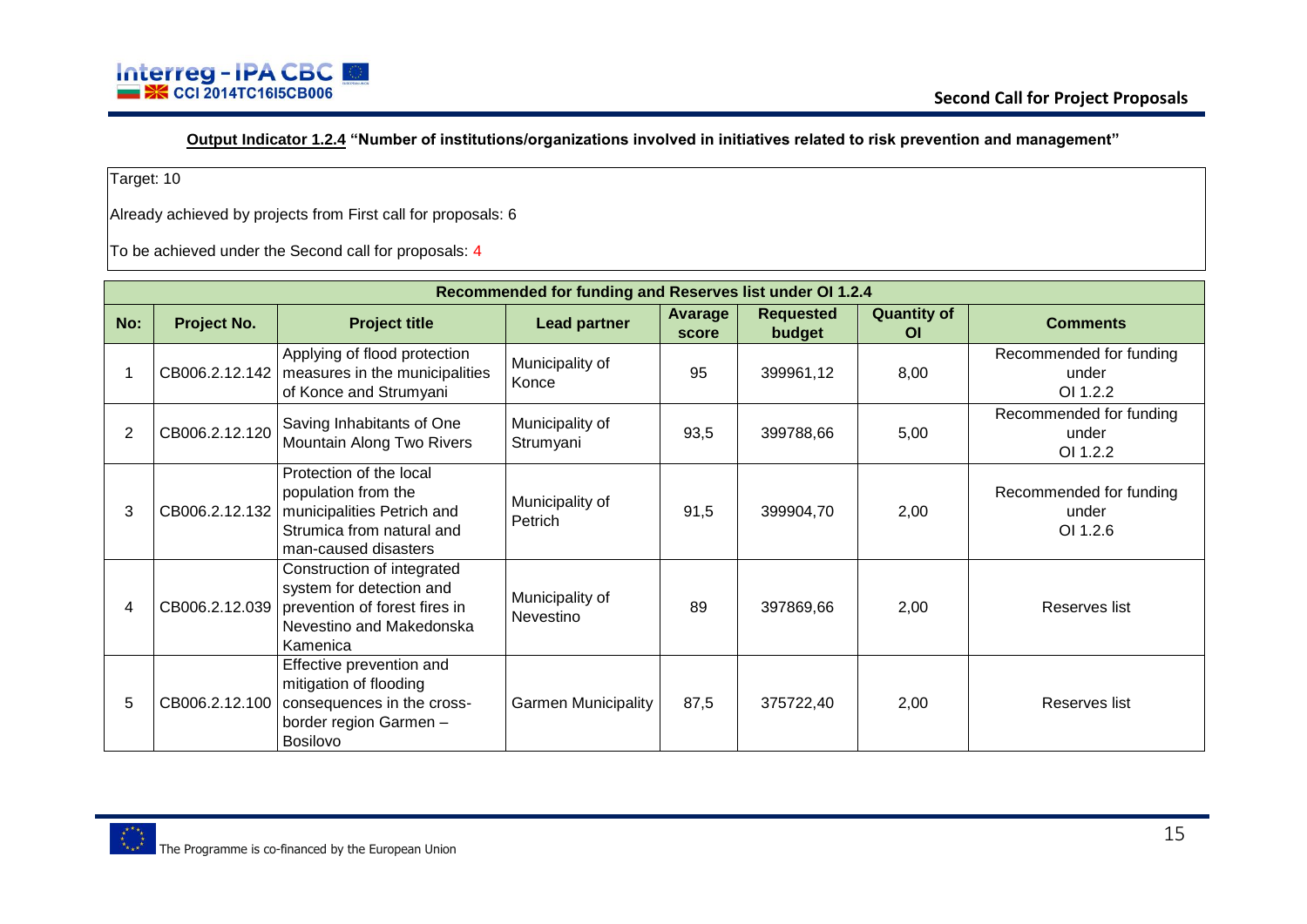

**Second Call for Project Proposals**

| 6  | CB006.2.12.104 | Prevention of flood risk in the<br>cross-border area                                                                                                  | <b>Bobov Dol</b><br>Municipality                                                  | 83   | 399765,35 | 4,00  | Reserves list |
|----|----------------|-------------------------------------------------------------------------------------------------------------------------------------------------------|-----------------------------------------------------------------------------------|------|-----------|-------|---------------|
| 7  | CB006.2.12.085 | Establishment of a dialogue of<br>care: our shared responsibility<br>towards the future                                                               | Foundation "12th<br>Chair"                                                        | 82   | 119283,43 | 2,00  | Reserves list |
| 8  | CB006.2.12.122 | Cross-Border Cooperation in<br><b>Forest Fire Fighting</b>                                                                                            | Association of South<br>Western<br>Municipalities                                 | 80,5 | 399415,30 | 29,00 | Reserves list |
| 9  |                | CB006.2.12.050 Ready for disasters (ReDi)                                                                                                             | <b>Association Center</b><br>for medical herbs<br>and berries<br><b>AMBROZIJA</b> | 76   | 119370,58 | 2,00  | Reserves list |
| 10 | CB006.2.12.117 | Volunteers across the border                                                                                                                          | Municipality of<br>Berovo                                                         | 73,5 | 398834,52 | 7,00  | Reserves list |
| 11 | CB006.2.12.064 | Joint early warning system for<br>advance monitoring and<br>prevention of climate change<br>related risks and disasters in<br>the Cross - border area | South-West<br><b>University "Neofit</b><br>Rilski"                                | 70,5 | 398075,97 | 70,00 | Reserves list |
| 12 | CB006.2.12.098 | Demonstration project:<br>Developing YOUth ECOLab<br>NETworking in cross-border<br>region Blagoevgrad-Radovish<br>(YOUECONET)                         | 8th Arseni<br>Kostentzev School                                                   | 70,5 | 119329,34 | 10,00 | Reserves list |
| 13 | CB006.2.12.099 | Joint Prevention And Mitigation<br>Of Consequenses Of Man-<br><b>Caused And Natural Disasters</b>                                                     | Sustainable<br>Development<br>Association                                         | 70   | 119981,93 | 50,00 | Reserves list |
| 14 | CB006.2.12.029 | Joint mechanism for risk<br>prevention and disaster<br>management from agricultural<br>activities in the cross-border<br>region (AgriWaste)           | <b>Center for Climate</b><br>Change - Gevgelija                                   | 66,5 | 116394,07 | 2,00  | Reserves list |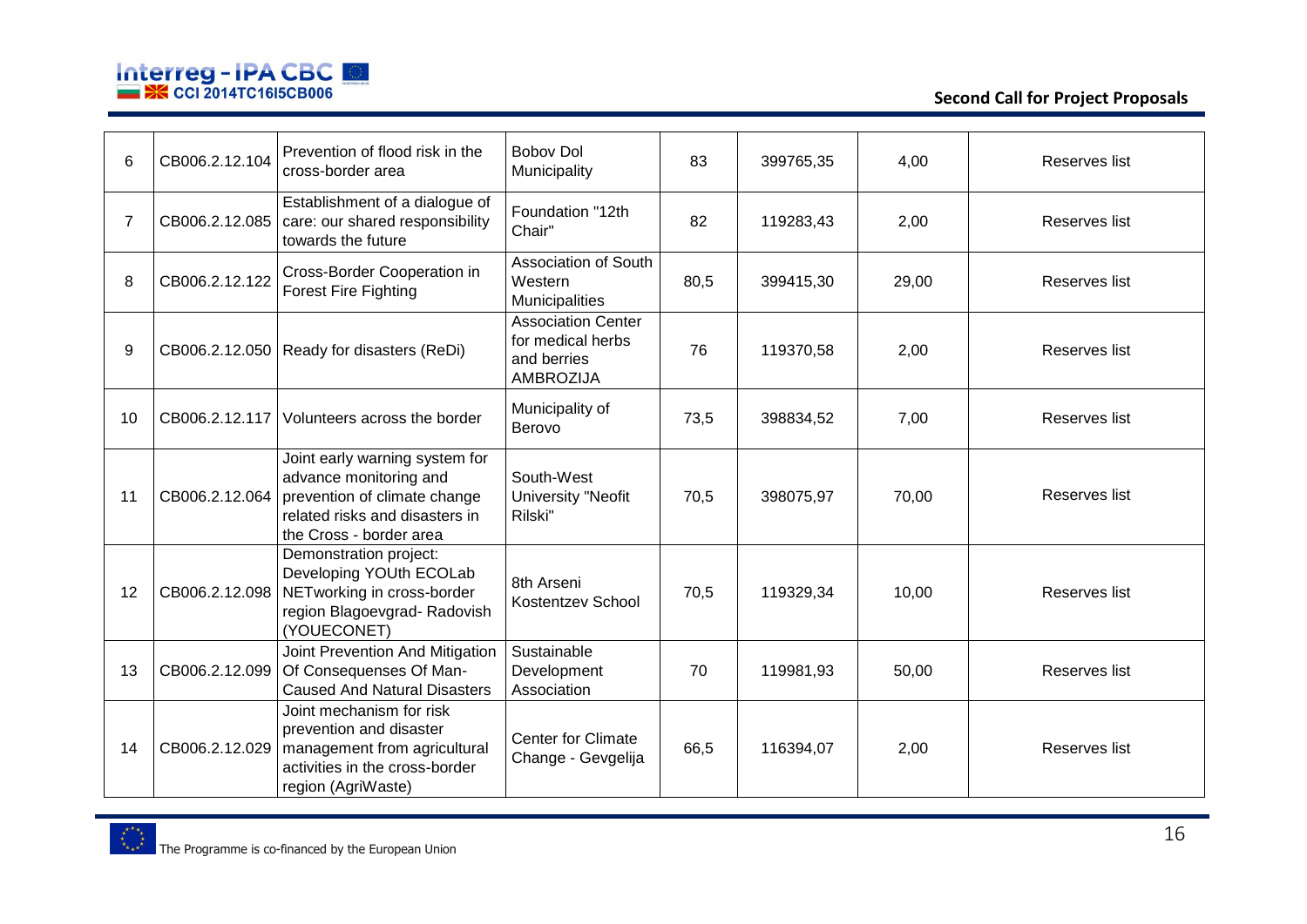

**Second Call for Project Proposals**

| 15 |                | Raising awareness on ethical<br>CB006.2.12.086   principles in relation to climate<br>change and risks | <b>Association Eco</b><br>Nevrokop                              | 66   | 86162,77  | 6,00  | Reserves list |
|----|----------------|--------------------------------------------------------------------------------------------------------|-----------------------------------------------------------------|------|-----------|-------|---------------|
| 16 | CB006.2.12.105 | Joint efforts for safe and<br>sustainable future                                                       | Municipality of<br>Karbinci                                     | 66   | 358877,36 | 3,00  | Reserves list |
| 17 | CB006.2.12.063 | Adaptation and mitigation of<br>climate change consequences<br>for farmers in cross-border<br>area     | Slou Fud Ograzden                                               | 63,5 | 88327,62  | 2,00  | Rejected      |
| 18 |                | CB006.2.12.015 Guardians of the Mountains                                                              | Association<br>"Mountaineering and<br>Ecology Club<br>Edelvajs" | 39   | 119479,65 | 22,00 | Rejected      |

**No proposals are recommended for funding under OI 1.2.4 as needed targets of the OI will be achieved by the three projects, proposed for financing under OI 1.2.2 and 1.2.6.**

**Output Indicator 1.2.5 "Number of participants in trainings and campaigns in the field of risk prevention (including marginalized communities and** 

**other vulnerable groups)"**

Target: 300

Already achieved by projects from First call for proposals: 60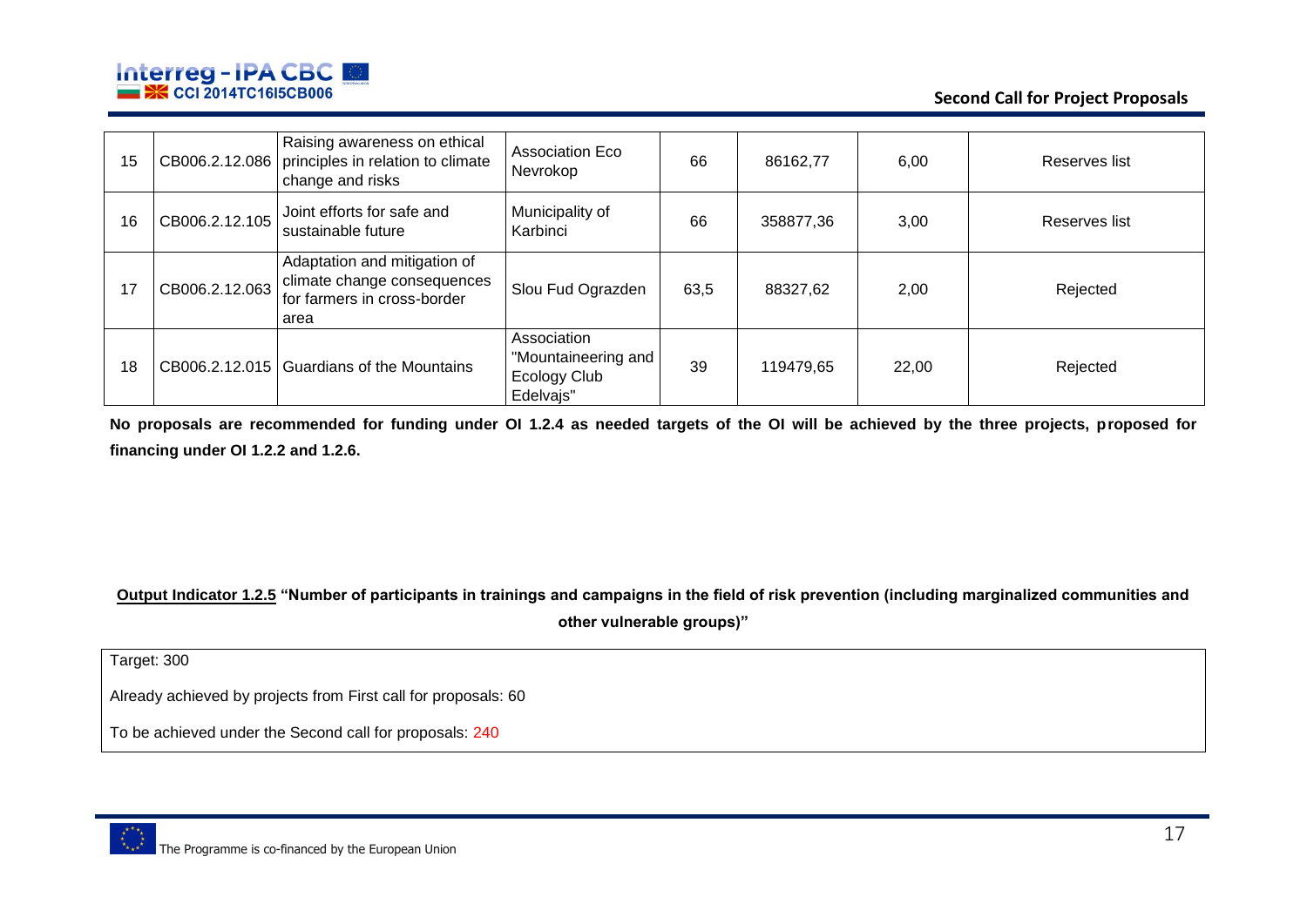

|                | Recommended for funding and Reserves list under OI 1.2.5 |                                                                                                                                         |                                         |                         |                            |                                      |                                              |  |  |  |  |
|----------------|----------------------------------------------------------|-----------------------------------------------------------------------------------------------------------------------------------------|-----------------------------------------|-------------------------|----------------------------|--------------------------------------|----------------------------------------------|--|--|--|--|
| No:            | Project No.                                              | <b>Project title</b>                                                                                                                    | <b>Lead partner</b>                     | <b>Avarage</b><br>score | <b>Requested</b><br>budget | <b>Quantity of</b><br>O <sub>l</sub> | <b>Comments</b>                              |  |  |  |  |
|                | CB006.2.12.142                                           | Applying of flood protection<br>measures in the<br>municipalities of Konce and<br>Strumyani                                             | Municipality of Konce                   | 95                      | 399961,12                  | 84,00                                | Recommended for funding<br>under<br>OI 1.2.2 |  |  |  |  |
| $\overline{2}$ | CB006.2.12.062                                           | Joint actions for prevention<br>and reduction of the<br>consequences of disasters in<br>the municipalities of<br>Sandanski and Radovish | Municipality of<br>Sandanski            | 93                      | 591570,14                  | 100,00                               | Recommended for funding<br>under<br>OI 1.2.5 |  |  |  |  |
| 3              | CB006.2.12.027                                           | Climate friendly healthcare<br>institutions                                                                                             | <b>Municipality of Gotse</b><br>Delchev | 92,5                    | 399403,93                  | 240,00                               | Recommended for funding<br>under<br>OI 1.2.5 |  |  |  |  |
| 4              | CB006.2.12.132                                           | Protection of the local<br>population from the<br>municipalities Petrich and<br>Strumica from natural and<br>man-caused disasters       | Municipality of Petrich                 | 91,5                    | 399904,70                  | 31,00                                | Recommended for funding<br>under<br>OI 1.2.6 |  |  |  |  |
| 5              |                                                          | CB006.2.12.025 Joint Flood Risk Reduction                                                                                               | Municipality of<br>Yakoruda             | 91                      | 384664,77                  | 260,00                               | Reserves list                                |  |  |  |  |
| 6              | CB006.2.12.097                                           | Climate change<br>consequences adaptation and<br>resilience infrastructure in the<br>cross-border region (CARE<br>CB)                   | Municiplity of Razlog                   | 90                      | 397693,61                  | 60,00                                | Reserves list                                |  |  |  |  |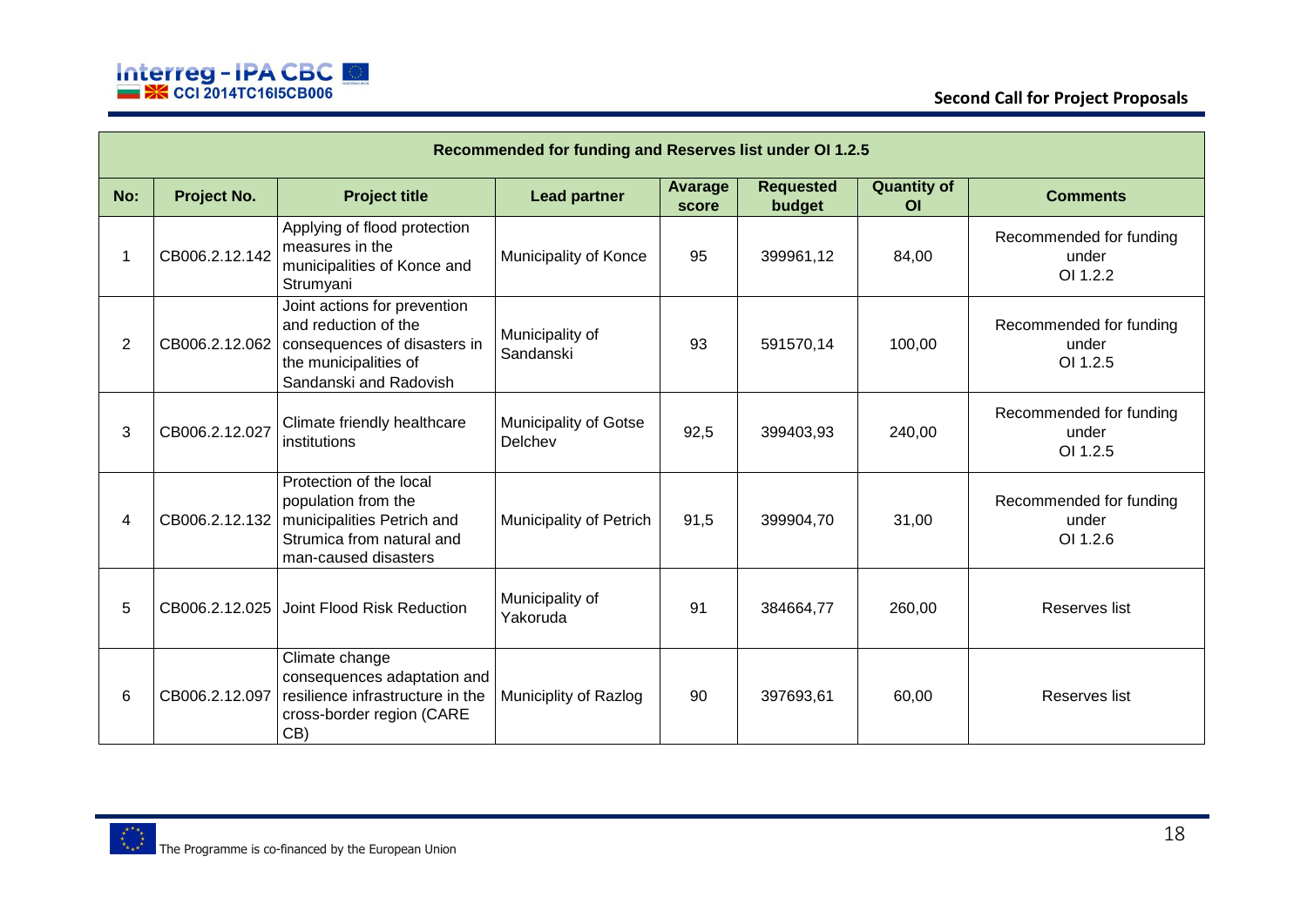

| 7  | CB006.2.12.039 | Construction of integrated<br>system for detection and<br>prevention of forest fires in<br>Nevestino and Makedonska<br>Kamenica | Municipality of<br>Nevestino                                            | 89   | 397869,66 | 250,00 | Reserves list |
|----|----------------|---------------------------------------------------------------------------------------------------------------------------------|-------------------------------------------------------------------------|------|-----------|--------|---------------|
| 8  | CB006.2.12.104 | Prevention of flood risk in the<br>cross-border area                                                                            | <b>Bobov Dol</b><br>Municipality                                        | 83   | 399765,35 | 200,00 | Reserves list |
| 9  | CB006.2.12.085 | Establishment of a dialogue<br>of care: our shared<br>responsibility towards the<br>future                                      | Foundation "12th<br>Chair"                                              | 82   | 119283,43 | 170,00 | Reserves list |
| 10 | CB006.2.12.106 | "Good practices at prevention<br>of risk of forest ecosystems<br>drying in the cross border<br>region Bulgaria - Macedonia"     | <b>Regional Forestry</b><br>Directorate Kyustendil                      | 80,5 | 119767,56 | 60,00  | Reserves list |
| 11 | CB006.2.12.122 | Cross-Border Cooperation in<br><b>Forest Fire Fighting</b>                                                                      | <b>Association of South</b><br>Western<br>Municipalities                | 80,5 | 399415,30 | 64,00  | Reserves list |
| 12 |                | CB006.2.12.050   Ready for disasters (ReDi)                                                                                     | <b>Association Center for</b><br>medical herbs and<br>berries AMBROZIJA | 76   | 119370,58 | 135,00 | Reserves list |
| 13 | CB006.2.12.117 | Volunteers across the border                                                                                                    | Municipality of Berovo                                                  | 73,5 | 398834,52 | 50,00  | Reserves list |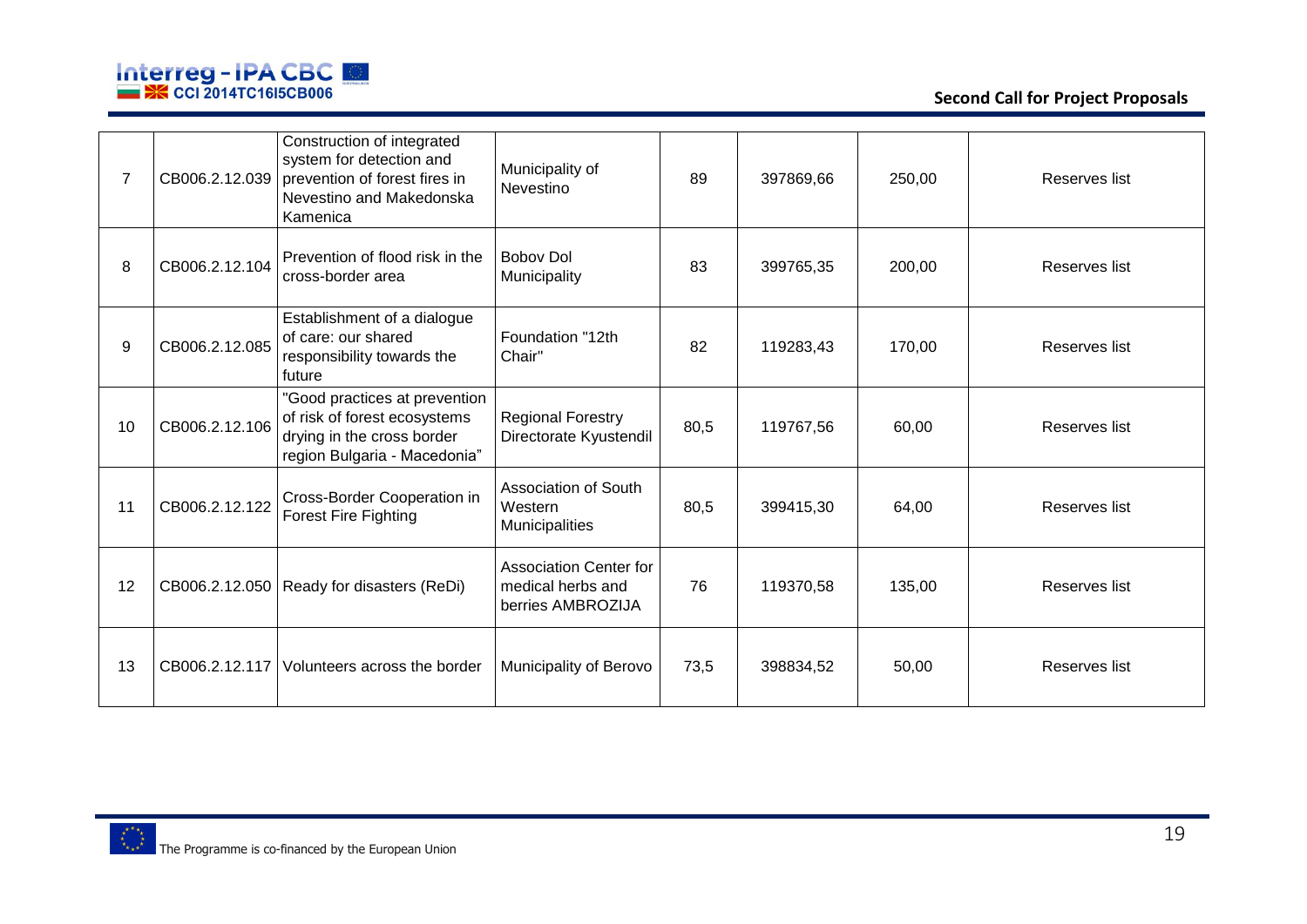

| 14 | CB006.2.12.064 | Joint early warning system for<br>advance monitoring and<br>prevention of climate change<br>related risks and disasters in<br>the Cross - border area | South-West University<br>"Neofit Rilski"        | 70,5 | 398075,97 | 200,00 | Reserves list |
|----|----------------|-------------------------------------------------------------------------------------------------------------------------------------------------------|-------------------------------------------------|------|-----------|--------|---------------|
| 15 | CB006.2.12.098 | Demonstration project:<br>Developing YOUth ECOLab<br>NETworking in cross-border<br>region Blagoevgrad-<br>Radovish (YOUECONET)                        | 8th Arseni Kostentzev<br>School                 | 70,5 | 119329,34 | 250,00 | Reserves list |
| 16 | CB006.2.12.099 | <b>JOINT PREVENTION AND</b><br><b>MITIGATION OF</b><br><b>CONSEQUENSES OF MAN-</b><br><b>CAUSED AND NATURAL</b><br><b>DISASTERS</b>                   | Sustainable<br>Development<br>Association       | 70   | 119981,93 | 630,00 | Reserves list |
| 17 | CB006.2.12.029 | Joint mechanism for risk<br>prevention and disaster<br>management from agricultural<br>activities in the cross-border<br>region (AgriWaste)           | <b>Center for Climate</b><br>Change - Gevgelija | 66,5 | 116394,07 | 80,00  | Reserves list |
| 18 | CB006.2.12.086 | Raising awareness on ethical<br>principles in relation to<br>climate change and risks                                                                 | <b>Association Eco</b><br>Nevrokop              | 66   | 86162,77  | 300,00 | Reserves list |
| 19 | CB006.2.12.105 | Joint efforts for safe and<br>sustainable future                                                                                                      | Municipality of<br>Karbinci                     | 66   | 358877,36 | 40,00  | Reserves list |
| 20 | CB006.2.12.063 | Adaptation and mitigation of<br>climate change<br>consequences for farmers in<br>cross-border area                                                    | Slou Fud Ograzden                               | 63,5 | 88327,62  | 126,00 | Rejected      |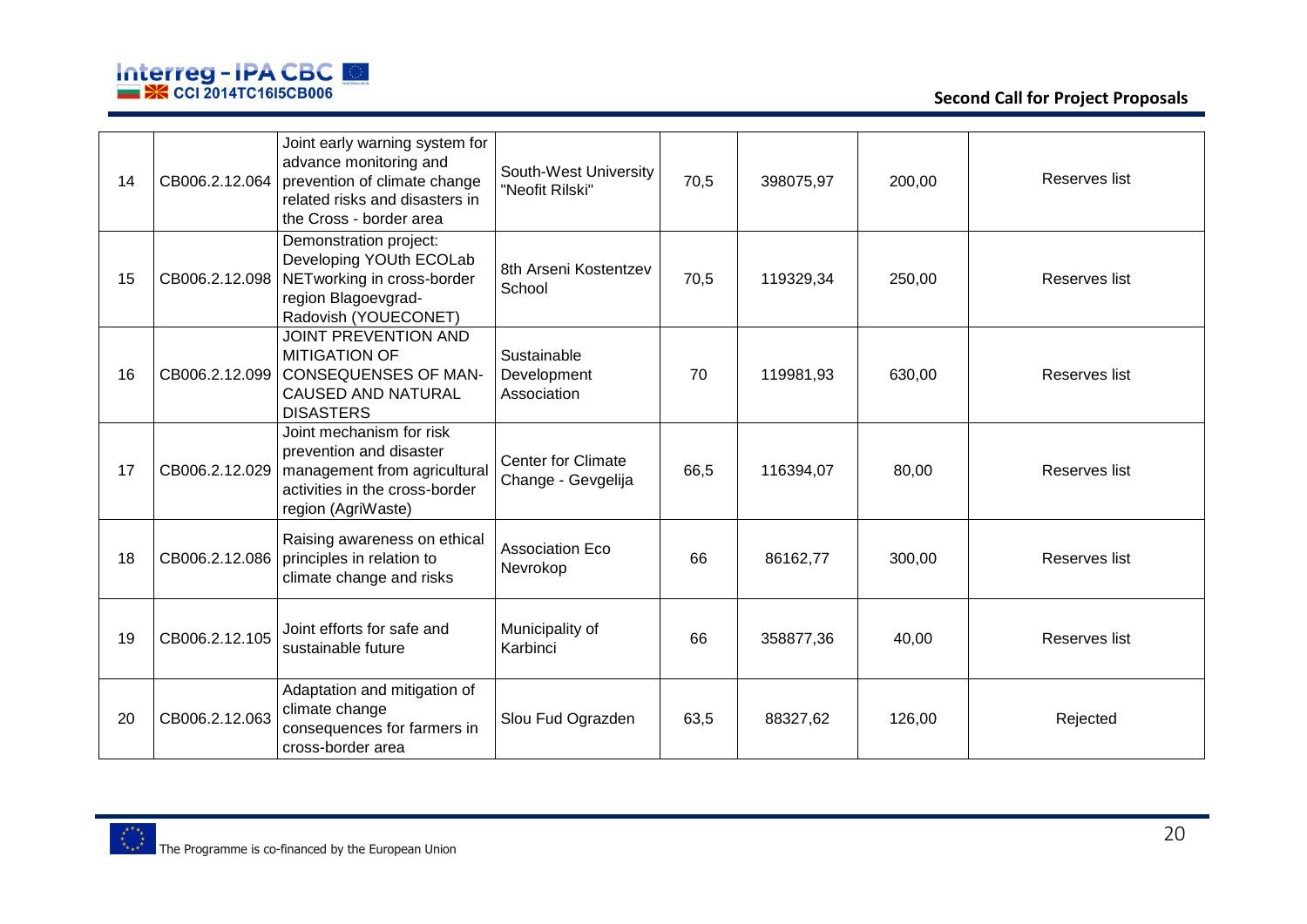

| 21 | CB006.2.12.047 | Together, we are stronger<br>than fire                                                | Municipality of Staro<br>Nagorichane                      | 61   | 118763,98 | 30,00  | Rejected |
|----|----------------|---------------------------------------------------------------------------------------|-----------------------------------------------------------|------|-----------|--------|----------|
| 22 |                | Clean and Green:<br>CB006.2.12.060   Environmental Learning and<br>Practice at School | Association of women<br>entrepreneurs<br>Unikum-kos       | 57,5 | 119995,22 | 142,00 | Rejected |
| 23 |                | CB006.2.12.125   Safe water saves lives                                               | <b>Communal Public</b><br>Enterprise "Vodovod"<br>Kochani | 49   | 108130,15 | 151,00 | Rejected |

### **Output Indicator 1.2.6 "Population benefiting from flood protection measures"**

Target: 350000

Already achieved by projects from First call for proposals: 255840

|     | Recommended for funding and Reserves list under OI 1.2.6 |                                                                                             |                              |                  |                            |                                 |                                              |  |  |
|-----|----------------------------------------------------------|---------------------------------------------------------------------------------------------|------------------------------|------------------|----------------------------|---------------------------------|----------------------------------------------|--|--|
| No: | Project No.                                              | <b>Project title</b>                                                                        | <b>Lead partner</b>          | Avarage<br>score | <b>Requested</b><br>budget | <b>Quantity of</b><br><b>OI</b> | <b>Comments</b>                              |  |  |
|     | CB006.2.12.142                                           | Applying of flood protection<br>measures in the<br>municipalities of Konce and<br>Strumyani | Municipality of<br>Konce     | 95               | 399961,12                  | 8687,00                         | Recommended for funding<br>under<br>OI 1.2.2 |  |  |
|     | CB006.2.12.120                                           | Saving Inhabitants of One<br>Mountain Along Two Rivers                                      | Municipality of<br>Strumyani | 93,5             | 399788.66                  | 18488,00                        | Recommended for funding<br>under<br>OI 1.2.2 |  |  |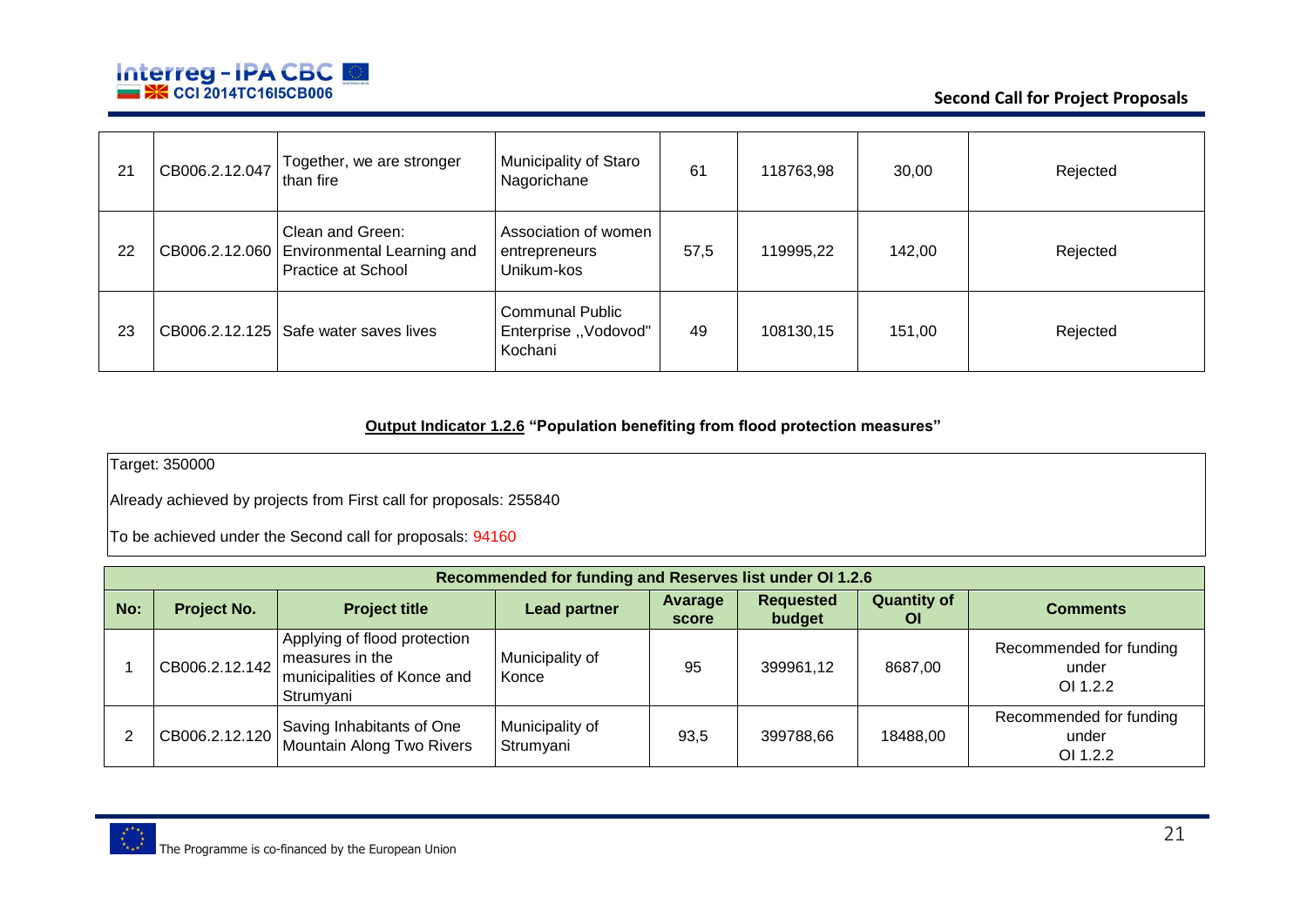

| 3  | CB006.2.12.062 | Joint actions for prevention<br>and reduction of the<br>consequences of disasters in<br>the municipalities of<br>Sandanski and Radovish            | Municipality of<br>Sandanski     | 93   | 591570.14 | 44514,00  | Recommended for funding<br>under<br>OI 1.2.5 |
|----|----------------|----------------------------------------------------------------------------------------------------------------------------------------------------|----------------------------------|------|-----------|-----------|----------------------------------------------|
| 4  |                | Protection of the local<br>population from the<br>CB006.2.12.132   municipalities Petrich and<br>Strumica from natural and<br>man-caused disasters | Municipality of<br>Petrich       | 91,5 | 399904,70 | 104786,00 | Recommended for funding<br>under<br>OI 1.2.6 |
| 5  | CB006.2.12.025 | Joint Flood Risk Reduction                                                                                                                         | Municipality of<br>Yakoruda      | 91   | 384664,77 | 12000,00  | Reserves list                                |
| 6  | CB006.2.12.097 | Climate change<br>consequences adaptation and<br>resilience infrastructure in the<br>cross-border region (CARE<br>CB)                              | Municiplity of Razlog            | 90   | 397693,61 | 41500,00  | Reserves list                                |
| 7  | CB006.2.12.104 | Prevention of flood risk in the<br>cross-border area                                                                                               | <b>Boboy Dol</b><br>Municipality | 83   | 399765,35 | 7829,00   | Reserves list                                |
| 8  | CB006.2.12.043 | TO BE PREPARED FOR<br>THE CLIMATE CHANGES.                                                                                                         | Municipality of Rila             | 81,5 | 356455,96 | 18000,00  | Reserves list                                |
| 9  | CB006.2.12.117 | Volunteers across the border                                                                                                                       | Municipality of<br>Berovo        | 73,5 | 398834,52 | 36350,00  | Reserves list                                |
| 10 | CB006.2.12.105 | Joint efforts for safe and<br>sustainable future                                                                                                   | Municipality of<br>Karbinci      | 66   | 358877,36 | 158357,00 | Reserves list                                |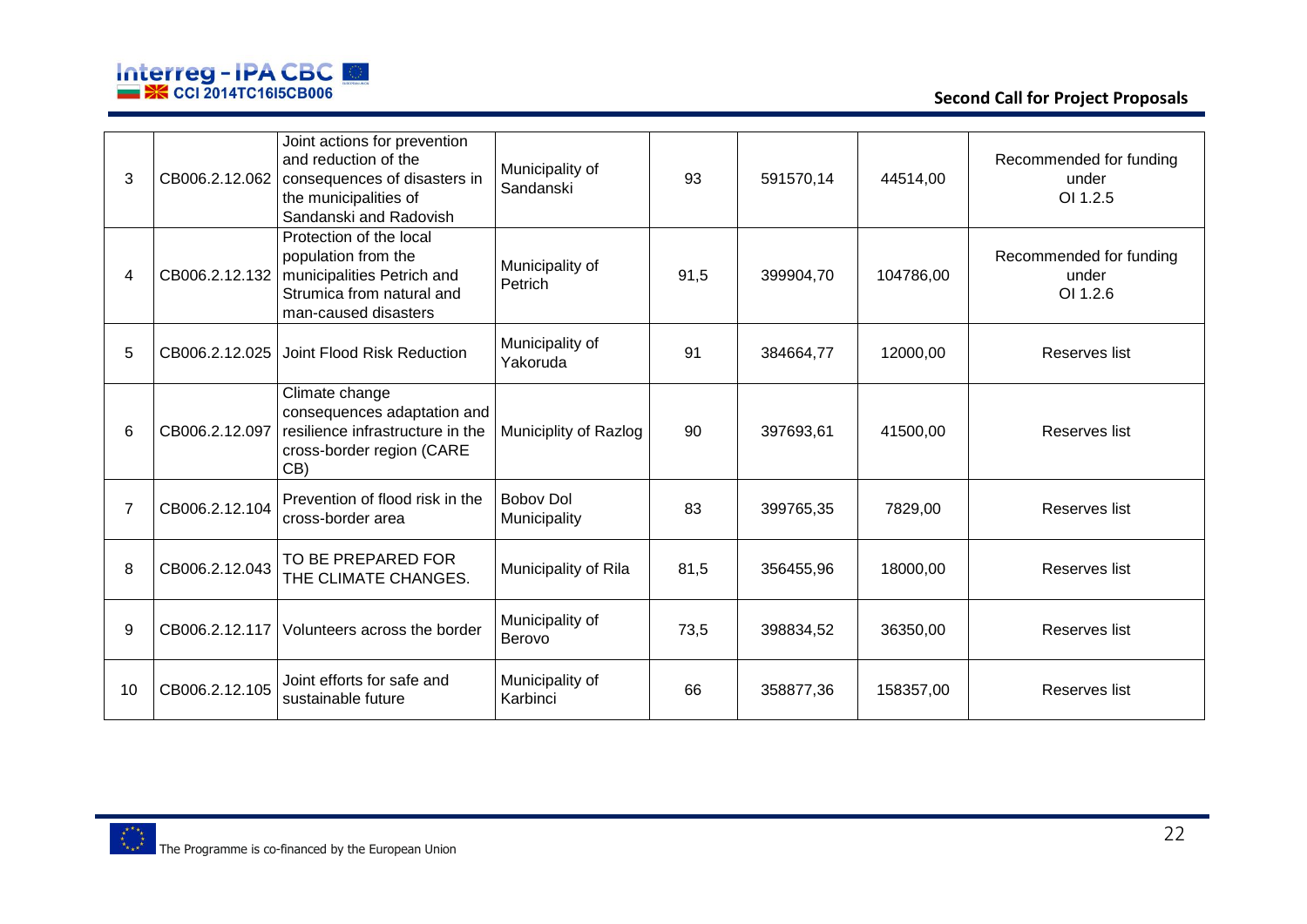## **Output Indicator 1.2.7 "Population benefiting from forest fire protection measures"**

Target: 400000

Already achieved by projects from First call for proposals: 0

| Recommended for funding and Reserves list under OI 1.2.7 |                |                                                                                                                                                    |                                                          |                  |                            |                                      |                                              |  |
|----------------------------------------------------------|----------------|----------------------------------------------------------------------------------------------------------------------------------------------------|----------------------------------------------------------|------------------|----------------------------|--------------------------------------|----------------------------------------------|--|
| No:                                                      | Project No.    | <b>Project title</b>                                                                                                                               | <b>Lead partner</b>                                      | Avarage<br>score | <b>Requested</b><br>budget | <b>Quantity of</b><br>O <sub>l</sub> | <b>Comments</b>                              |  |
|                                                          |                | Protection of the local<br>population from the<br>CB006.2.12.132   municipalities Petrich and<br>Strumica from natural and<br>man-caused disasters | Municipality of<br>Petrich                               | 91,5             | 399904,70                  | 104786,00                            | Recommended for funding<br>under<br>OI 1.2.6 |  |
| $\overline{2}$                                           |                | Construction of integrated<br>system for detection and<br>CB006.2.12.039   prevention of forest fires in<br>Nevestino and Makedonska<br>Kamenica   | Municipality of<br>Nevestino                             | 89               | 397869,66                  | 5800,00                              | Reserves list                                |  |
| 3                                                        | CB006.2.12.067 | Joint forest fire prevention<br>actions in the cross-border<br>region                                                                              | Municipality of Shtip                                    | 85,5             | 393137,05                  | 114815,00                            | Reserves list                                |  |
| 4                                                        |                | Establishment of a dialogue of<br>CB006.2.12.085   care: our shared responsibility<br>towards the future                                           | Foundation "12th<br>Chair"                               | 82               | 119283,43                  | 49000,00                             | Reserves list                                |  |
| 5                                                        | CB006.2.12.122 | Cross-Border Cooperation in<br><b>Forest Fire Fighting</b>                                                                                         | Association of South<br>Western<br><b>Municipalities</b> | 80,5             | 399415,30                  | 100000,00                            | Reserves list                                |  |
| 6                                                        | CB006.2.12.117 | Volunteers across the border                                                                                                                       | Municipality of<br>Berovo                                | 73.5             | 398834,52                  | 49680,00                             | Reserves list                                |  |